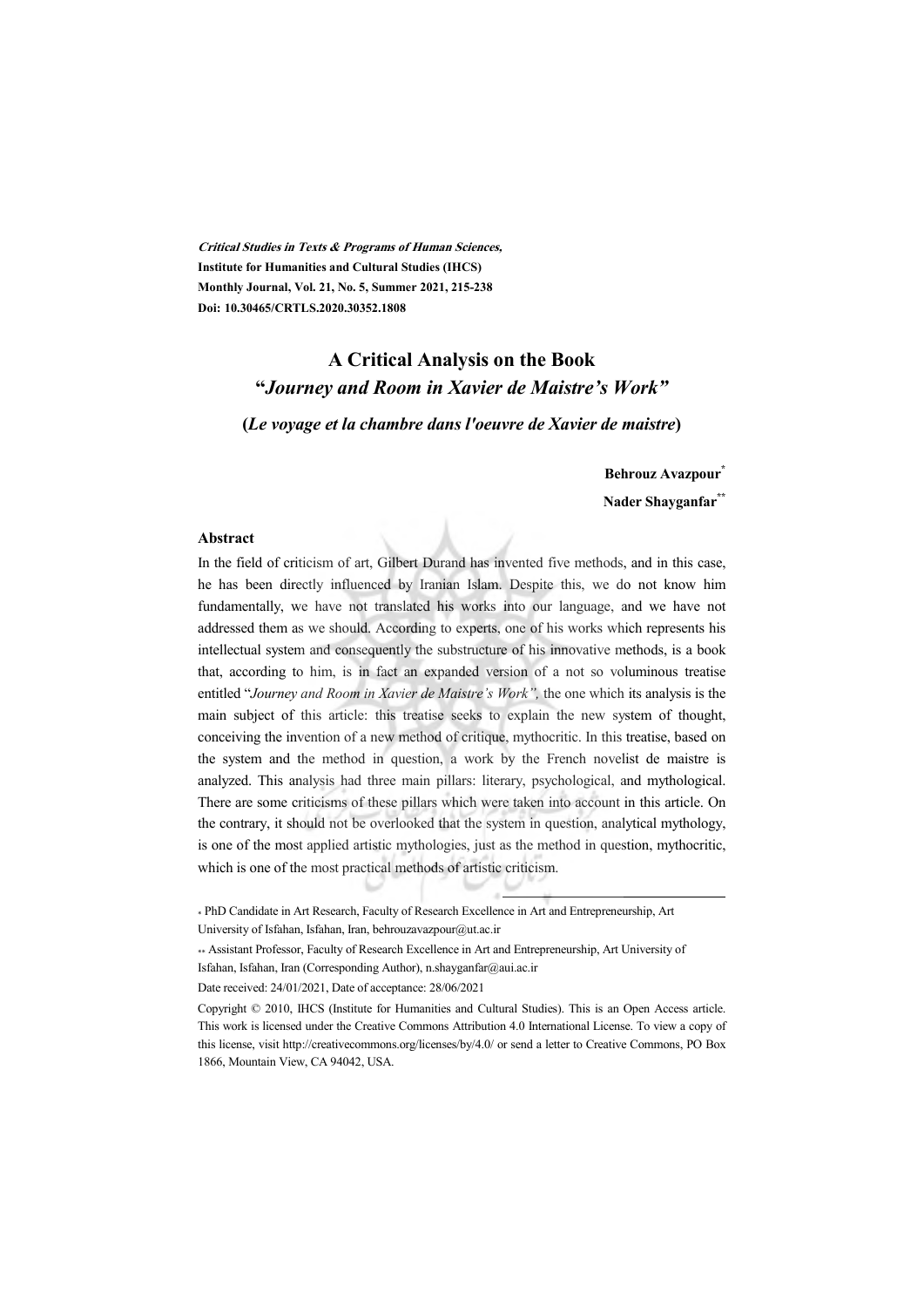Keywords: Gilbert Durand, Analytical Mythology, Mythocritic, Xavier de maistre, A Journey Around My Room

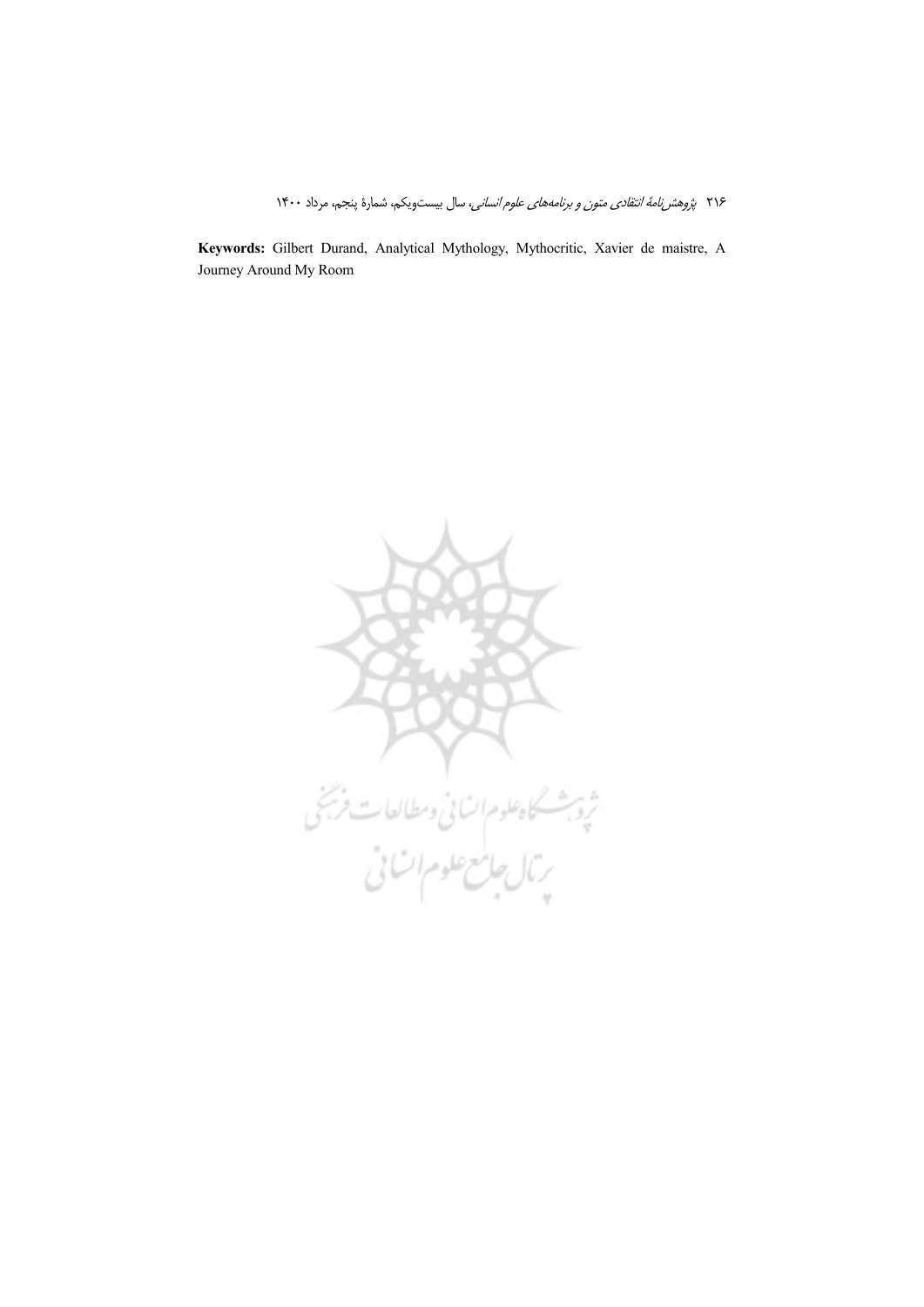*پژوهشنامهٔ انتقادی متون و برنامههای علوم انسانی*، پژوهشگاه علوم انسانی و مطالعات فرهنگی ماهنامهٔ علمی (مقالهٔ علمی \_ یژوهشی)، سال بیستویکم، شمارهٔ پنجم، مرداد ۱۴۰۰، ۲۱۷ – ۲۳۸

# تحليل انتقادي *سف*ر و *اتاق در اث*ر خ*اوير دومستر '*

### (Le voyage et la chambre dans l'oeuvre de Xavier de maistre)

## بهروز عوض يور\* نادر شاىگانفىش

### حكىدە

.<br>ژیلبر دوران در ساحت نقد از حیطهٔ هنر پنج روش ابداع کرده و در این ابـداع بــه اذعــان خــود تحت تاثير اسلام ايراني بوده است، در حالي كه، ما او را اساساً نمي شناسيم، آثار او را به فارســي ترجمه نکردهایم، و در خصوص آنهـا چنـانکـه بایـد و شـاید سـخن نگفتـهایـم. بنـابر رای متخصصان، از آثار دوران، آنکه نمایانگر نظام فکری او و به تبـع ایــن زیرایســتای روش۵حای ابداعی اوست، کتابی است که به اقرار خود او نسخهٔ توسعه یافتهٔ رسالهٔ کم حجمی است بــه نــام *سفر و اتاق در اثر خاویر دومستر*، همانکه تحلیل آن موضوع این نوشتار بـود. در ایــن رسـاله نظام فكرى نويني تبيين مي شود كه اَبِستن روش نويني از نقادي است؛ اسـطورهســنجي. رســاله مبتنی بر نظام مـذکور و روش مـدنظر بـه تحليـل اثـري از داسـتانـنـويس فرانســوي دومســتر می یرداخت، این تحلیل سه رکن اصلی داشت: ادبی، روانشـناختی، اسـطورهشـناختی. بـر ایـن رکنها نقدهایی وارد بود که در بدنهی این نوشتار مدنظر قرار گرفتند. البته به رغـم ایــن همــه، نباید از نظر دور داشت کـه نظـام مـذکور یعنـی اسـطورهشناسـی تحلیلـی از کـاربردیتـرین اسطورهشناسی های هنری است، چنانکه، روش مدنظر یعنی اسطورهسـنجی از کـاربردیتـرین 

\* دانشجوی دکتری، پژوهشهمنر، دانشکدهٔ پژوهشهای عالی هنر و کارآفرینی، دانشگاه هنر اصفهان، اصفهان، ایران، behrouzavazpour@ut.ac.ir

\*\* استادیار گروه یژوهش هنر، دانشکدهٔ یژوهش های عالمی هنر و کاراَفرینی، دانشگاه هنر اصفهان (نویسندهٔ مسئول) n.shayganfar@aui.ac.ir

تاريخ دريافت: ١٣٩٩/١١/٠٥، تاريخ يذيرش: ١٤٠٠/٠٤/٠٧

Copyright © 2018, IHCS (Institute for Humanities and Cultural Studies). This is an Open Access article distributed under the terms of the Creative Commons Attribution 4.0 International, which permits others to download this work, share it with others and Adapt the material for any purpose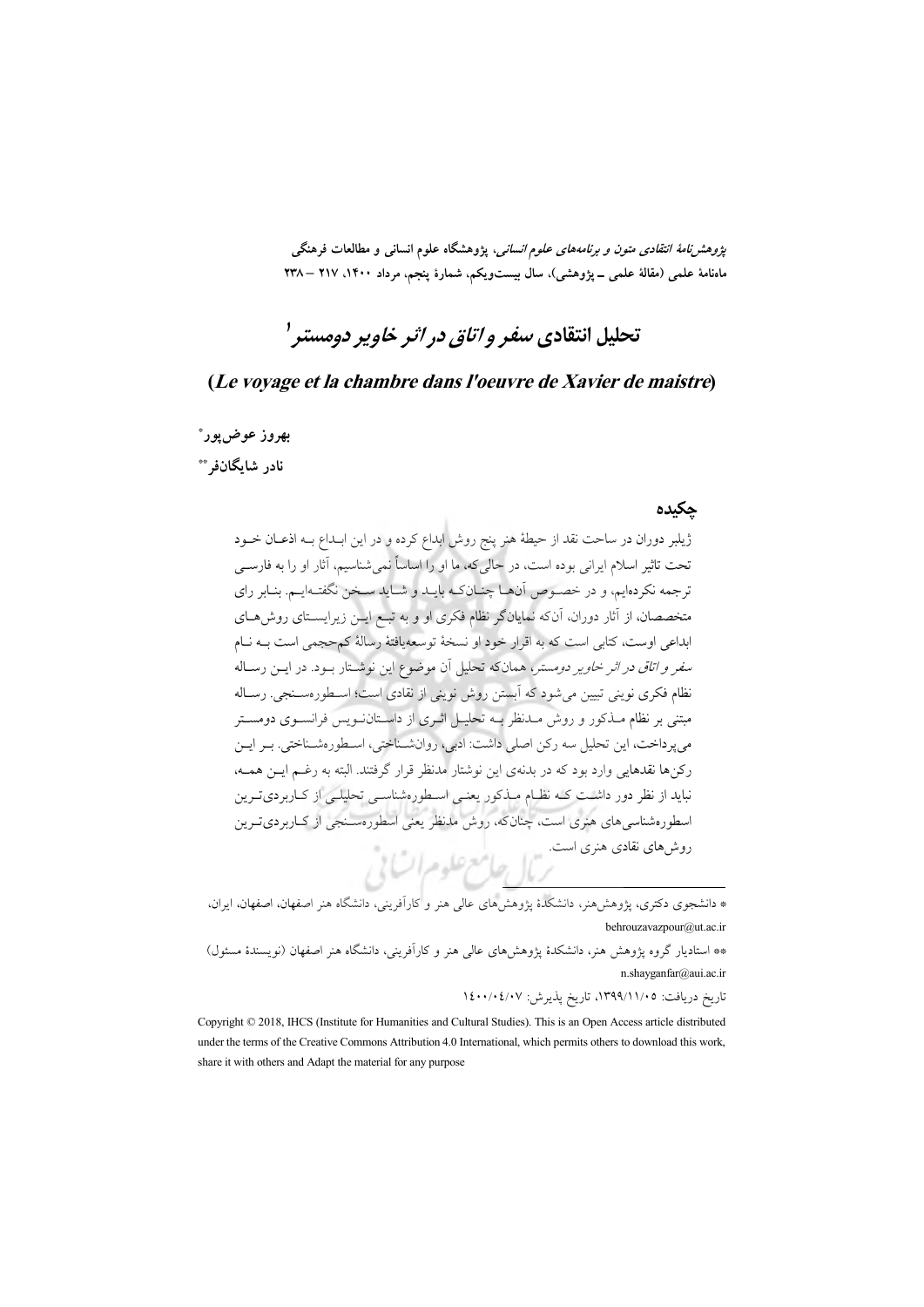**کلیدواژهها:** ژیلبر دوران، اسطورهشناسی تحلیلی، اسطورهسنجی، خاویر دومستر، سفر پیرامــون اتاقم.

### ١. مقدمه

اثری که این نوشتار در پی تحلیل انتقادی آن است، نیز هـیچ کـدام از آثــار مولـف آن ژیلبــر دوران (Gilbert Durand) به فارسی ترجمه نشده<sup>۲</sup> و در خصوص آنها چنانکه بایــد و شــاید در زبان فارسی سخن نرفته است ٌ: اثر مــدنظر و مولـف آن در فرهنـگ مــا ناشــناس اســت. به زعم نگارنده این به دو دلیل مایهٔ تاسف است. دوران در ساحت نقد موقعیت منحصـر بــه فـردي دارد؛ او در اسـطورهشناسـي هنـر سـه روش ابـداع كـرده، اسـطورهشناسـي او بـر خیالشناسی استوار است، و او در این حوزه هم دو روش ابداع کـرده اســت: پــنج مــورد از روش های نقد هنری ابداع کسی است که ما او را اساساً نمی شناسـیم. از سـویی، او در ابــداع این روشها به اذعان خود تحت تاثیر فرهنگ ماسـت؛ او پیــرو تحصـیلاتش بــه تعریفــی از تخیل قائل بـود کـه در غـرب رواج داشـت تـا ایــنکـه کـربن (Henry Corbin) بـا بررسـي خیالشناسی حکما و عرفای ما به تبیین تعریفی از آن پرداخت که غربیان را متحیـر ســاخت. خود دوران در این زمینه می نویسد:" ارض ملکوت، آغازی بود بر چهار جلد اسـلام ایرانــی که به مدت ده سال از طرف کربن نوشته شد و بنای تفکری شرقی را نهاد کـه بـرای فـرار از غربت غربی ما تنها راه ممکن می نمود" (دوران ۱۳۸۸: ١٣٤). هر اثری کــه کــربن مبتنــی بــر حکمت و عرفان اسلامی در خصوص خیال می نوشت، بـر حیـرت دوران و خیـال پژوهـان همقطار او بیش از پیش می افزود؛" مطالعهی کتابهای او بر من اثر صاعقهای را داشت ک با کشفی حقیقی همراه بود. ناگهان، دریافتم من که بیش از ده سال بــه مطالعــهی نظریــههــای مربوط به حوزهٔ تخیل در مغـربزمـین پرداختـهام، اینـک بـا شرمسـاری شـیداگونهای بایـد اعتراف کنم شیخاکبر در قرن دوازدهم صاحب نظریهای کامل در مورد تخیل خـلاق بــوده و به تفصیل آن را در سی وچهار مجلد منعکس کرده است. ناگهان دریافتم کـه در برابـر نظریــهٔ خیال منعکس در فتوحات مکیه، همهٔ پیشرفتهای روانکاوی ما در حد مطالعاتی ابتـدایی و ماقبل تاریخی می نماید. دریافتم که در برابر اثر شیخ، همهٔ آثار فرویدها، آدلرها، یونگهای مـا – و خود من –مانند الفاظ الكن زبان بچـهگانــهاى بـيش نبـوده اسـت … ايـن ملاحظـه، بـا شناختی که دیرتر کربن از فیلسوفان قدیم قرون دوازدهم و شـانزدهم از قبیـل سـهروردی و حیدر آملی به ما داد، باز هم تائید می شد" (همان ۱۳۲–۱۳۱). کو تاه سخن این کـه، دوران در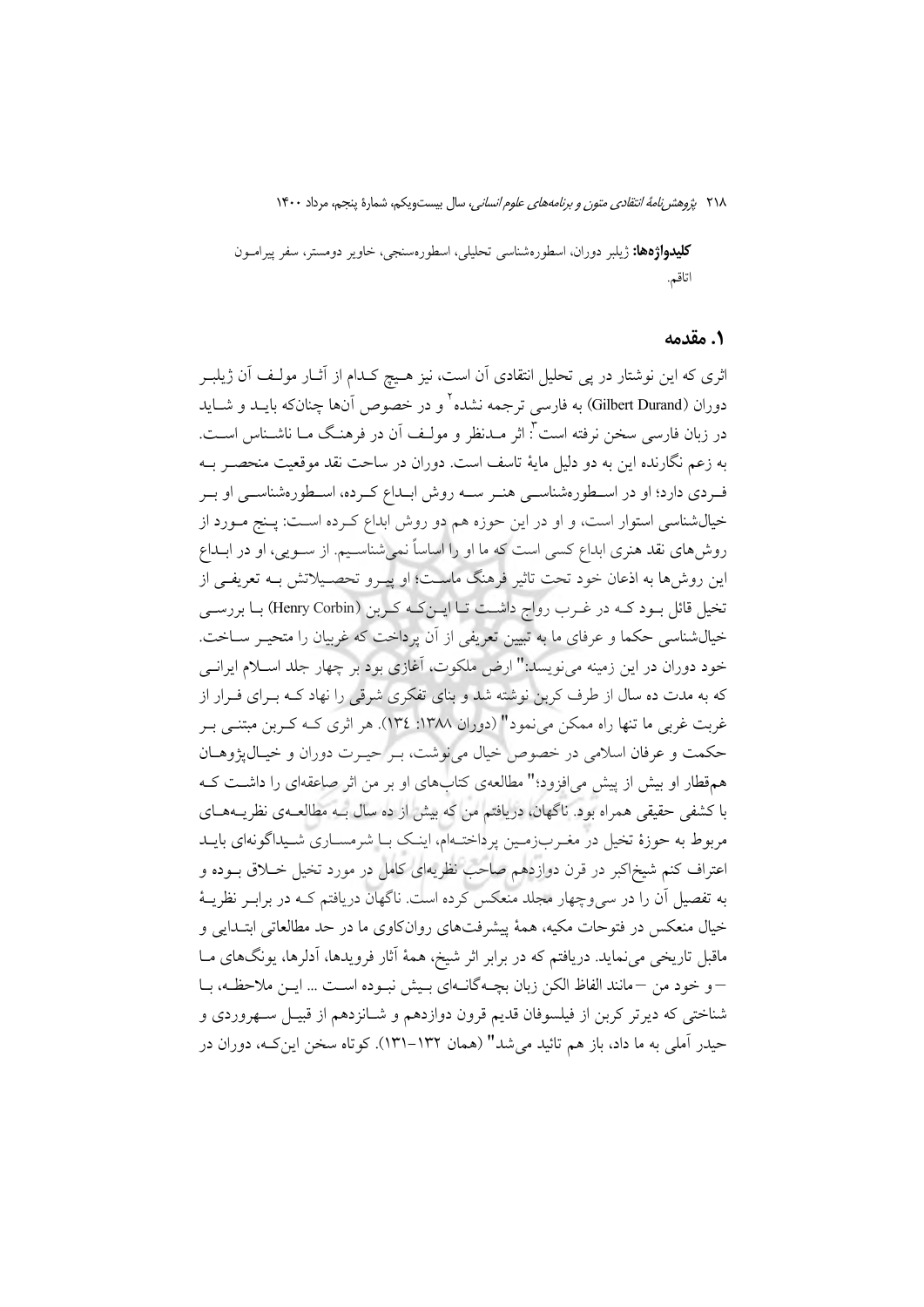ساحت نقد پنج روش ابداع کرده، و در ابداع این روش۵ا تحـت تــاثیر اســلام ایرانــی بــوده، درحالی که، ما او را اساساً نمیشناسیم، هیچ کدام از آثار او را به فارسی ترجمه نکـردهایــم، و در خصوص آنها در زبان خود چنانکه باید و شاید سخن نگفتهایم.

بنــابر راي متخصصـــان، از آثــار دوران، صـــورتهـــاي اســـطورهاي و تصـــاوير اثـــر؛ از Figures mythiques et visages de l'œuvre; De la ) استطوره مسنجي تبا استطوره كباوي ( mythocritique à la mythanalyse) نمایـانگـر نظـام فكـرى او و بــه تبــع ايــن زيرايســتاي روش های ابداعی اوست. اما، به اقـرار خـود دوران ایـن کتـاب نسـخهٔ توسـعهیافتـهٔ رسـالهٔ كم حجمي از اوست به نام سـفر و اتـاق در اثـر خـاوير دومسـتر ( Le voyage et la chambre dans l'oeuvre de xavier de maistre) كه تحليل أن موضوع اين نوشتار است. ايــن رسـاله از آنجا مهمترين اثر دوران خوانده مي شود كه "نقطهي عطـف" تمـامي تحقيقـات اوســت. او پیش از آشنایی با کربن بر آن بود که کهنالگوها و به تبـع آن اسـطورههــا نــوعی از خیــال را برمیانگیزند که به خلاقیت هنری منجر میشود، در حالیگه، پس از آشنایی با کربن بـر ایــن شد که عامل تکوین خود کهنالگوها و به تبع آن اسطورهها هم نوعی از خیال است؛ نــوعی از خیال عامل تکوین کهنالگوها و اسطورههاست، و این در حالی است کـه کهـنالگوهــا و اسطورهها هم به نوبهٔ خود عامل تکوین نوع دیگری از خیال هستند که بـه خلاقیـت هنـری منجر میشود، و از اینجاست که خیال نوع نخست را خیال خیال آفرین میخواننـد و خیـال نوع دوم را خيال خلاق. پس، عامل انگيزش خيال خلاق همانا خيال خيـال1َفـرين اســت، و اسطوره اين ميان نقش واسطه را ايفا مي كند. و تنها راه تبيين فرآينـد خلاقيـت هنـرى تبيـين فرآیند تکوین اسطورههاست، چه هنرمند با به فعلیـت رسـاندن خلاقیـت هنـری بــه نــوعی اسطوره را يا مي سازد يا دوبارهسازي مي كنيد (Durand 1992: 169). دوران در رسـالة مـذكور برای تبیین این فرآیند ساخت یـا دوبـارهسـاخت اسـطوره روشـی ابـداع مـی کنـد بــه نــام اسطورهسنجی (mythocritique)، روشی که نشان میدهد در پس پشـت هــر روایــت هنــری هستهاي اسطورهشناختي دقيق تر الگويي اسطورهاي نهفته است (Durand 1996: 184).

#### 2. ىدنە

اسطورهسنجی نخستین بار سال ۱۹۷۲ در رسالهٔ *سفر و اتاق در اثر خـاویر دو مست*ر بـه کـار رفت. دوران در این رساله خلاف رسم رایج به تبیین مبانی نظری نظام فکری خود و اصـول روش مذکور نمی پردازد، بلکـه، بــه عمليــاتیکـردن آن نظــام و ايــن روش شــتافته و پيکــرهٔ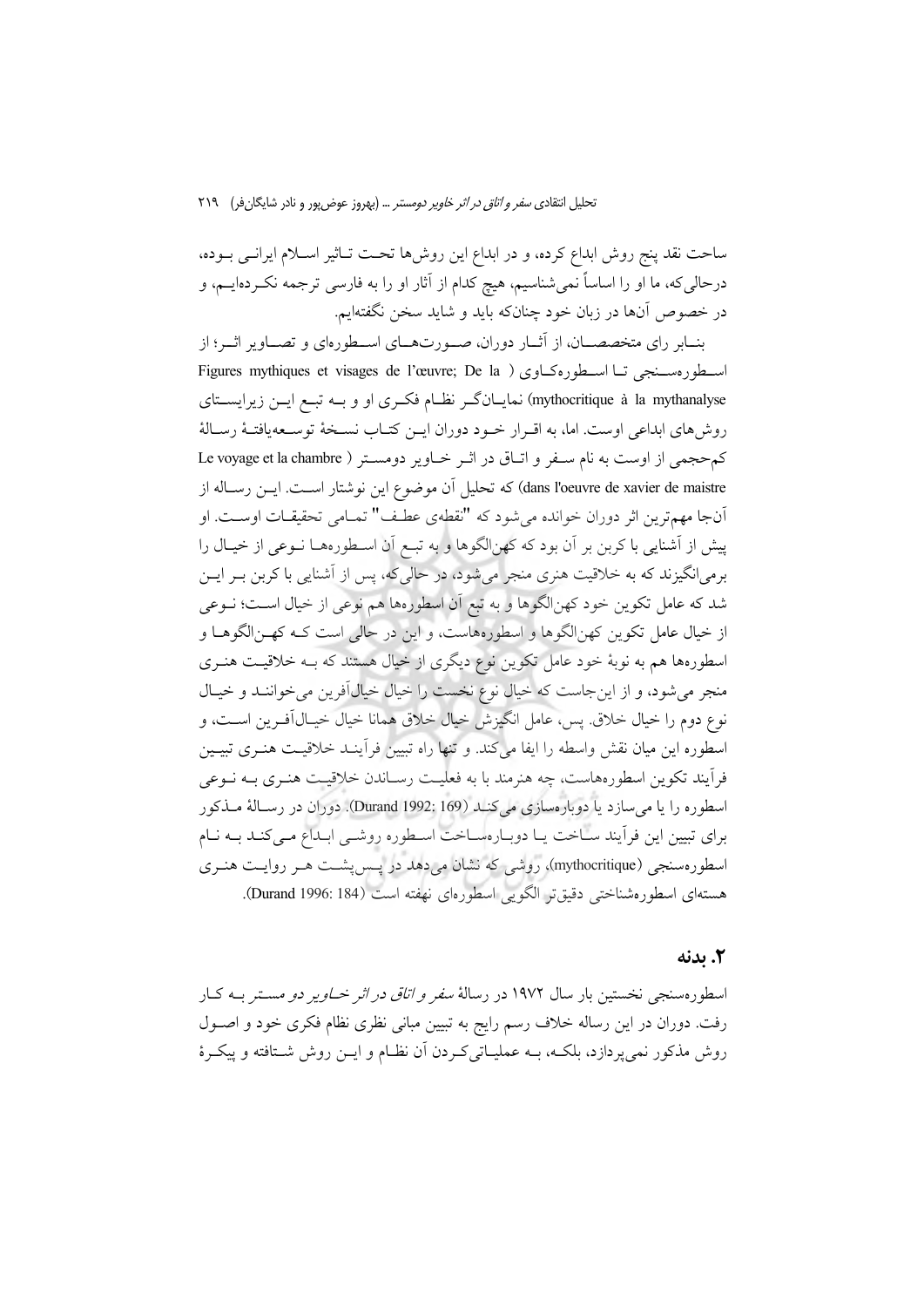مطالعاتی خود را به تحلیل می نشیند، و از همین جاست که بعدها کتاب مذکور را در پیوست اين رساله تاليف مي كند، كتابي كه در آن در اين خصوص مي نويسد:" من، در گــام نخســت، به توصیف سبکشناسانه و تفصیلی بخشهـای نمـادین اثـر بسـنده مـیکـنم. در گـام دوم، بازتابهای روان سنجی این نمادها را در زندگی نامه، خودسرنوشتنامه و نامـههـای هنرمنـد سازماندهی میکنم. و در گام سوم، نشان میدهم که روانسنجی گسترهٔ بالایی را میطلبد ک اثر را به عنوان جهان تشکیل دهندهٔ ارزش های نورانی بازیابی کند تا آن نیز به نوبـهٔ خــود، بــا بنا نهادن یک اسطورهسنجی، امکان انجـام اسـطورهشناسـیِ هـای بـزرگتـر را فـراهم کنـد" (Durand 1992: 184). اما در رسالهٔ مدنظر، او از همین انـدک توضـیح نظـری هـم اغمـاض كرده و پيكرهٔ مطالعاتي خود را در عمل به تحليل مي نشيند، تحليلي كه فرآينـد اجرايـي آن را می توان در سه گام عملیاتی کرد به قرار زیر:

## ۱.۲ توصیف اختصاری

توصيف دقيق و عميق اثر مورد نقد لازمهٔ هر گونه تحليل انتقادي است. ايـن مهــم در حــد حوصلهٔ این نوشتار به فعلیت می رسد، البته، باید توجه داشت که متن فارســی اثــر مــدنظر در اختیار مخاطبان فارسیزبان نیست، و همین بر حجم توصیف اختصاری مذکور می افزاید.

## ١.١.٢ گام نخست

بنــابر رســالهٔ مــدنظر، نخســتين گــام انتخــاب مهــمتـرين اثــر هنرمنــد اســت و تشــخيص خردهاسطورههای آن و تعیین خردهاسطورهٔ کانونی آن. هنرمند مـدنظر دوران در ایــن رسـاله داستاننویس فرانسوی خاویر دومستر (Xavier de Maistre) است. نخستین اثـر دومسـتر کـه ۱۷۹۰ نوشته شده، *سفر پیرامون اتــاقم (Le voyage de ma chambre*)، دو مجموعــه مضــامین متضاد دارد که این دوگانگی در دیگر آثار او نیز تسری یافته است (Durand 1972: 76-77)؛ ۱۸۰۰ در گشت شسانه پیرامبون اتباقیم (L'Expédition nocturne autour de ma chambre) و سپس در سه اثر دیگر: ۱۸۱۰ *در جذامی شهر آوست (Le Lépreux de la cité Skoste)*، ۱۸۲۵ در زنسللنيان قفقساز (Les Prisonniers du Caucase)، و ١٨٢٥ در زن جسوان سسيبريايي (La Jeune Sibérienne). و از دید دوران مهمترین اثر دومستر نخستین اثر اوست.

گفته شد که پس از انتخاب مهمترین اثـر بایسـت بــه تشـخیص خــردهاسـطورههــای آن یرداخت. خردهاسطوره (Mytheme) کوچکترین واحد معنـادار از یـک گفتمـان اسـطورهای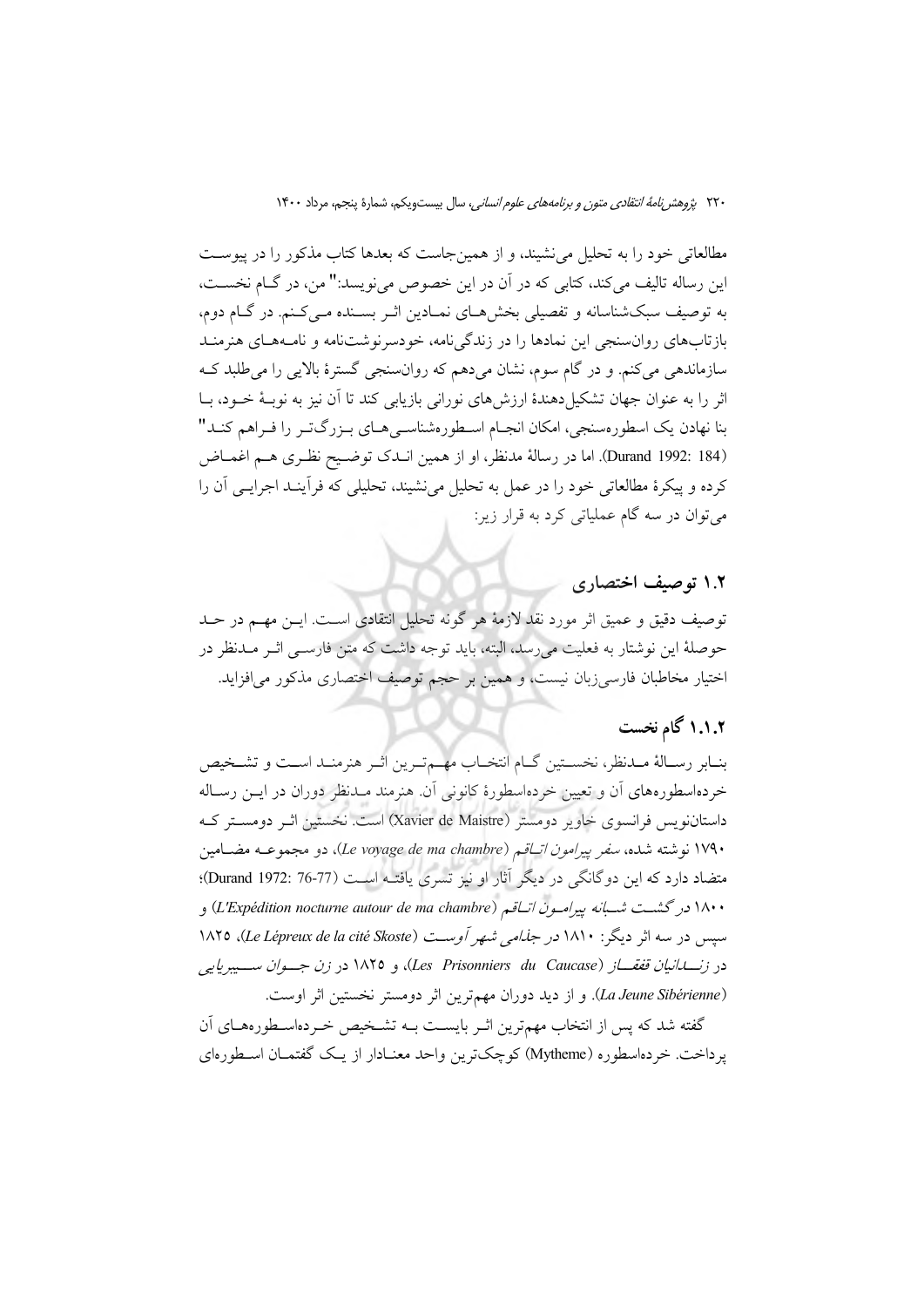است؛ مضمونها، نشانهها، صحنههای دراماتیک و حتـی اسـامی اشـیاء و اشخاصـی کـه بـه نحوی به روایتی اسطورهای ارجـاع مــی۵هنــد. *ســفر پیرامــون اتــاق*م در قالــب زنــدگی&نامــهٔ خودنوشت به نگارش درآمده و دومستر آن را هنگامی نوشته که در نتیجهٔ پیروزی در دوئـل به مدت چهل ودو روز به اقامتی اجباری در خانهٔ خود محکوم شده است. او ایــن اقامــت را به سفري چهل ودو روزه درون اتاق خود تشـبيه و از مخاطـب دعــوت مــي كنــد تــا تســليم قوهٔخیال خود شود و از یی او برود. نیز او اشاره میکند که به اجبار راهی این سـفر نشـده و از پسش برنامـهٔ آن را ریختـه و اقامـت اجبـاری تنهـا مزیـد بـر علـت شـده اسـت. دوران خردهاسطورههای این اثر را در سه سطح محتوایی، صوری و بافتار اجتماعی دنبال میکند.

در خصوص خردهاسطورههای محتوایی گفتنی است دومستر در ابتدا بــه تبیــین سرشــت آدمی می پردازد؛ آدمی از روحی و حیوانی تشکیل شـده کـه از یکـدیگر مجـزا هسـتند و در تناقض، البته، به رغم این یکی در دل دیگری آشیان دارد. تعارض مذکور در سراسـر داسـتان جلوهگر است و هر جا صحبت از یکی شد پای دیگری نیز به میان کشیده می شود. در منظـر نویسنده، آدمی باید حیوان وجودش را تربیت کند، چنانکه به تنهایی از عهدهٔ انجام کارهــای خود برآید، و خود را از بار ملازم دردسرسازش رها کند، و تا آسمانهـای بـرین بـالا رود:" چه دلپذیر است که روح اَدمی از بند ماده رها باشد، چنانکـه بتــوان اَن را بــه تنهــایی راهــی سفر کرد" (دومستر ۱۳۹۷: ۲۳). دومستر بـه هـر بهانـهاي خيـال خـود را يـرواز مـي دهـد: تابلوهای روی دیوار را از نظر میگذراند و از عواطف برانگیختهشدهٔ حـادث از دیـدار آنهـا صحبت می کند، به کتابهای کتابخانه اشـاره مـی کنـد و از آنچـه از خوانـدن آنهـا يـا بـه بادآوردن خوانش هاي پيشين آنها برانگيخته مي شود سخن مي گويد، و به خسال بيا بزر گيان تاریخ به بحث می نشـیند و نتیجـهٔ ایــن مباحثـه را بــه مخاطـب متتقــل مــیکنــد. او پــس از چهل ودو روز آزاد می شود، اما، این آزادی در اصـل اسـارتی دیگـر اسـت؛ پـوغ اشـتغالات روزمره به سان سـابق بـر گـردن او سـنگيني مـي كنـد. از ديـد دوران، مضــمون ايــن اثــر از خردهاسطورههای محتوایی آن است؛ سفر مذکور، از جابهجـایی فیزیکـی شـروع مـیشـود، درحالي كه، مواجههٔ با عناصر معمولي درون اتـاق انبـوهي از انديشـههـا را برمـي|نگيزنـد، و نیروی محرکهای مـیشـود بـرای شـروع سـفری متـافیزیکی بـه فراسـوی اتـاق. ایــن سـفر طی تقابل هایی تبیین می شود که دوران آنها را از خردهاسطورههـای محتـوایی مـی شــمارد، تقابلهایی که هر کدام از آنها نشانهای است از تقابل کلان فیزیکسی و متـافیزیکی مــذکور. مثلاً، دومستر از سفری عمودی نظیر عروج در معنای متافیزیکی آن سخن مــیگویــد و آن را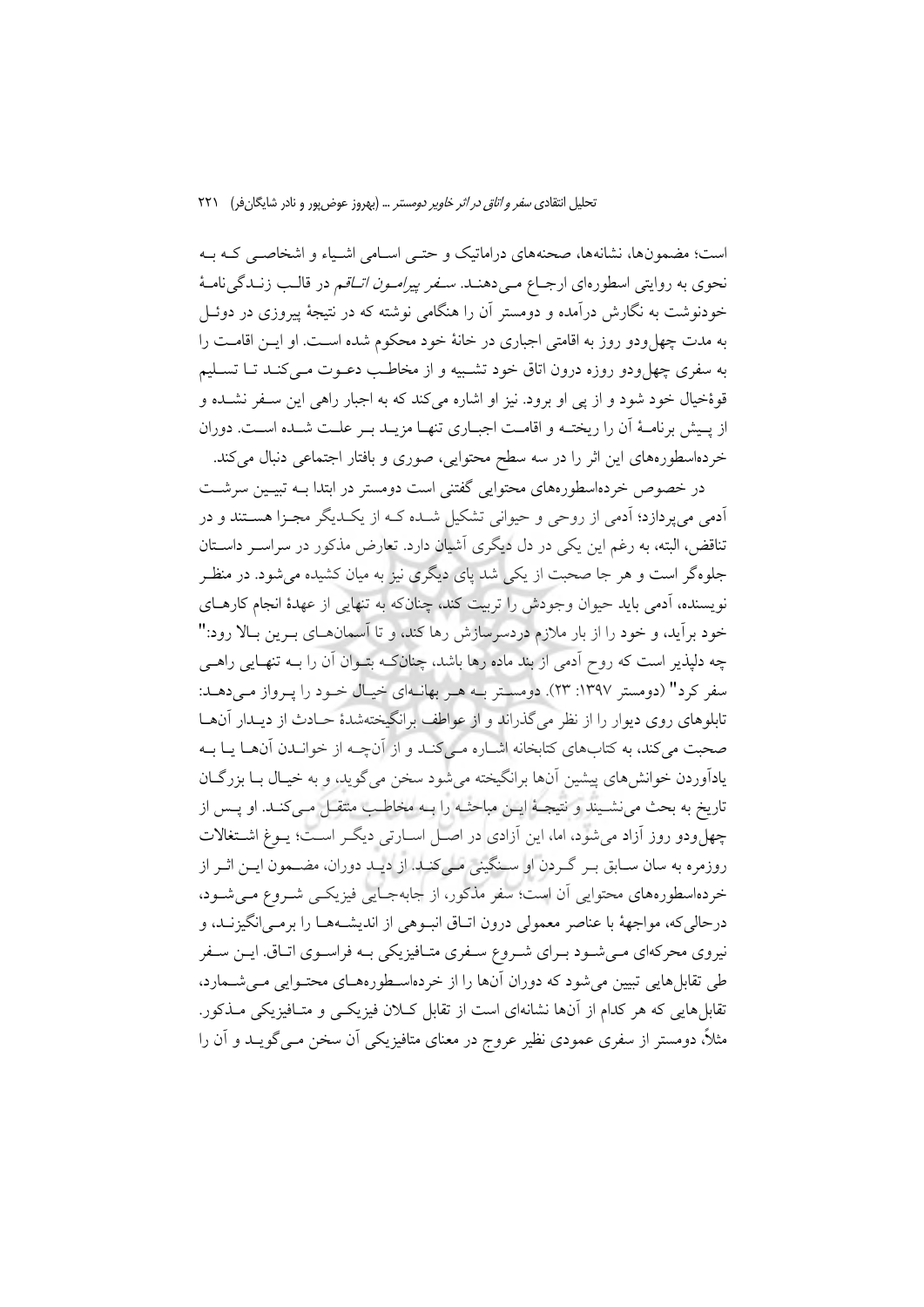در تقابل با سفر افقی در معنای فیزیکی آن می خواند، و دوران در تبیین این تقابـل هــر ســفر تبعیدی از سر اجبار را منجر به سـفری درونـی مـیدانـد کـه مسـافر را بـه مراقبـه رهنمـون میشود. تمامی دوگانهای ذهنی نویسنده، مثلاً دوگانهٔ روح و حیــوان، بــه همــین ترتیــب از خردهاسطورههای محتوایی اثر مدنظر هستند.

در خصوص خردهاسطورههای صوری گفتنی است که دوران اسـامی آثــار دومســتر را از خردهاسطورههای این آثار می شمارد، پس، سفر پیرامون اتاقیم، از خردهاسطورههای آن اسـت؛ عنواني كه مقدمهاي است بر مضمون آن. دوران دو واژه و دو مضمون "سـفر" و "اتــاق" را در قالب تقابل های مذکور از خردهاسطورههای ایــن اثــر مــیشــمارد (77 :1972 Durand). از همین راه، عبارت سفر ساکن (Voyage sédentaire) که در داستان پیوسته تکرار می شـود هــم از خردهاسطورههای صوری است (80 Ibid). از دیگر عناصر صوری داستان می توان بـه آینـه و مفهوم دوگانگی-پگانگی نمـادین آن اشـاره کـرد کـه دریچـهای مـیشـود بـرای نیـل بـه عالم خیال و از میان رفتن تقابل میـان چیزهـا و تصـویر چیزهـا. روایـتگـری دومسـتر، از توصيف سادهٔ چيزهاي درون اتاق شروع مـي شـود، بـه تابلوهـاي روي ديـوار مـيرسـد، و درنهایت در آینهای که بازتابدهندهٔ تصاویر همـان چیزهاسـت، آنچـه تـاکنون از واقعیـت موجود توصیف شده بود نقض می شود تا تمامی تمهیدات لازم برای میـل بـه عـالـم خیـالی ناموجود مهیا شود. و آینه، نظیر کتابهای کتابخانه، دریچهای می شـود تـا او از آن طریــق از محيط فيزيكي درون اتاق بيرون اَمده و دغدغههاي متـافيزيكي بنيـاديني چــون بــي مرگـــي و خودشناسی و ... را به بحث نشیند.

در خصوص خردهاسطورههای بافتار اجتماعی گفتنی است که دومستر اذعان می کنـد کـه این اثر هنگامی نوشته میشود که او پس از پیروزی در دوئلی در خانمی خود حبس می شود؛" اگر کسی پا روی دم شما بگذارد، یا وقتی خاطرتان آزرده است کلمـاتی نـیش۱دار از دهانش بپرد ... آیـا راهـی طبیعـیتـر از بریـلدن گلـوی چنـین کسـی یافـت مـیشـود؟" (دومستر ۱۳۹۷ : ۱۲). دوئل از رسومات زمان-مکان دومستر است، پس، خـود آن و قـانونی که از این راه دومستر را در خانهی خود محبوس میکند، هر دو از خردهاسطورههـای بافتـار اجتماعي اين داستان محسوب مي شوند. او اين بافت اجتماعي را چنين شرح ميدهـد؛" اگـر کسی از سر بدبیاری به مخمصهای بیفتد و ناچار شود از شرافت خود دفاع کنـد، بـد نیسـت شيرخط كند و ببيند كدام راه بهتر است، حل وفصــل مــاجرا بنــابر قــوانين يــا بنــابر رســوم؟" (همان: ١٣).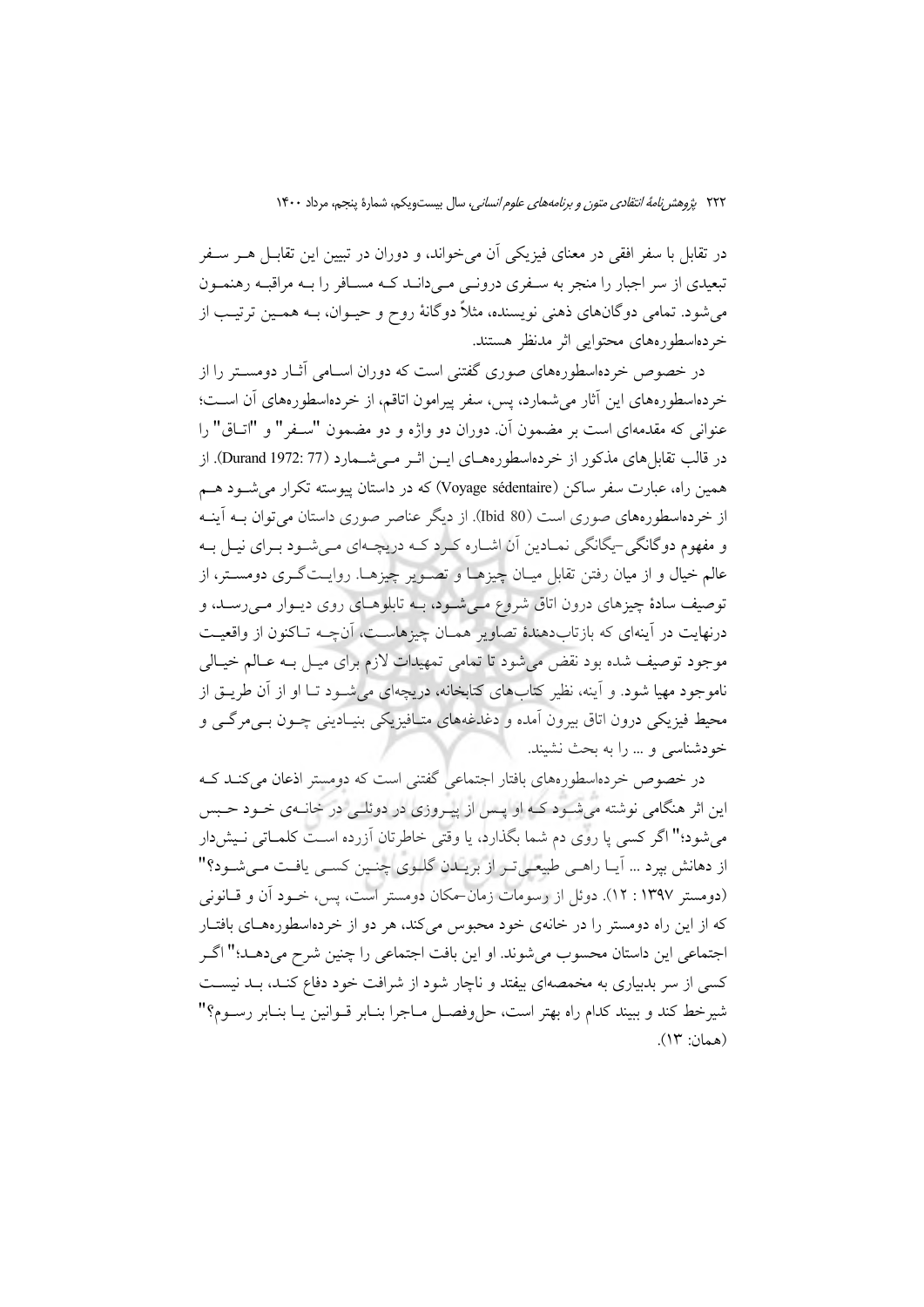حال بایست به تعیین خردهاسطورهی کانونی اثر شتافت. دوران این مهم را بـا توجـه بـه موقعیت خردهاسطورهها در پیرنگ، اهمیت آنها در پیش روی روایت، و رابطهٔ متقابـل آنهــا با هم و با کلیت حکایت به فعلیت می رساند. اثر مـذکور در پیرنـگ بـر تقابــل(هــایی اســتوار است که طی سفری اودیسهوار در اتاقی محصور به وجود می آینـد؛ دو شــق تشـکیل دهنــدهٔ سرشت اَدمی که از یکدیگر مجزا هستند و در تناقض، البته، به رغم این یکی در دل دیگری آشیان دارد، و از این جاست که هر عمل انسانی یا بازتابی از اوامر روح اوست و یـا ناشــی از واکنش های حیوان وجود او. در منظر نویسنده، آدمی بایست حیوان وجودش را تربیت کنـد، چه در این صورت روح او میتواند به تنهایی از فضای فیزیکی مقید به زمان و مکـان عبــور کرده و راهی سفری متافیزیکی شود که در قیـد آنهـا نیسـت. چنـین روحـی "فرورفتــه در خويش جادههاي پر پيچوخم ماورالطبيعه" (همان ٢٧) را درمي وردد، البتـه، هـر دم بـيم آن میرود که حیوان وجود فرد روح او را به ثغور طبیعت بازگردانـد، اگـر ایــن بشــود، روح " همچون ستارهای که سقوط می کند، شتابان از آسمان فرومی(فتـد" (همـان ۲۹)، البتــه حیــوان وجود هم دل مشغولي هاي خود را دارد، او گاه در خلسهاي دل، ويب فيرو مي رود و همين فرد را غرق در رویای روزهای گذشته میکند و خاطرات دیرینی که … و ایــن.بـار ایــن روح است كه فرد را به ثغور طبیعت بازمی گرداند. تضاد میان "سفر" و مشــتقات آن كـه مصــداق جابجايي و تحرك است و "اتباق" و مشتقات أن كيه مصداق ايستايي و سكون است، پیش روی روایت را موجب می شود و دو مجموعه از مضمونهای متضاد امـا در عـین حـال جدايي نايذير را موجد (Durand 1972: 78). از ديد دوران اين جا "صحبت از يك ديالكتيك ساده و یک تقابل بسیط میان استراحت و حرکت نیست" (Ibid)، صحبت از تقابـل دو شــق روحانی و حیوانی سرشت آدمی، واقعیت و حقیقت، و یـا در سـطحی برتـر فیزیـک و متافیزیک است (Ibid). به عبارتی، صحبت از رفتواًمد میان این دو قطب متضـاد اسـت کــه در عنوان در حکم نامواژه و در پیرنگ در حکم مضمون در کالبـد دو واژه و در پــس آن۱هـا دو مفهوم "سفر" و "اتاق" مصداق مي يابند، و از ديد دوران خردهاسـطورهٔ كـانوني ايــن اثــر همين است.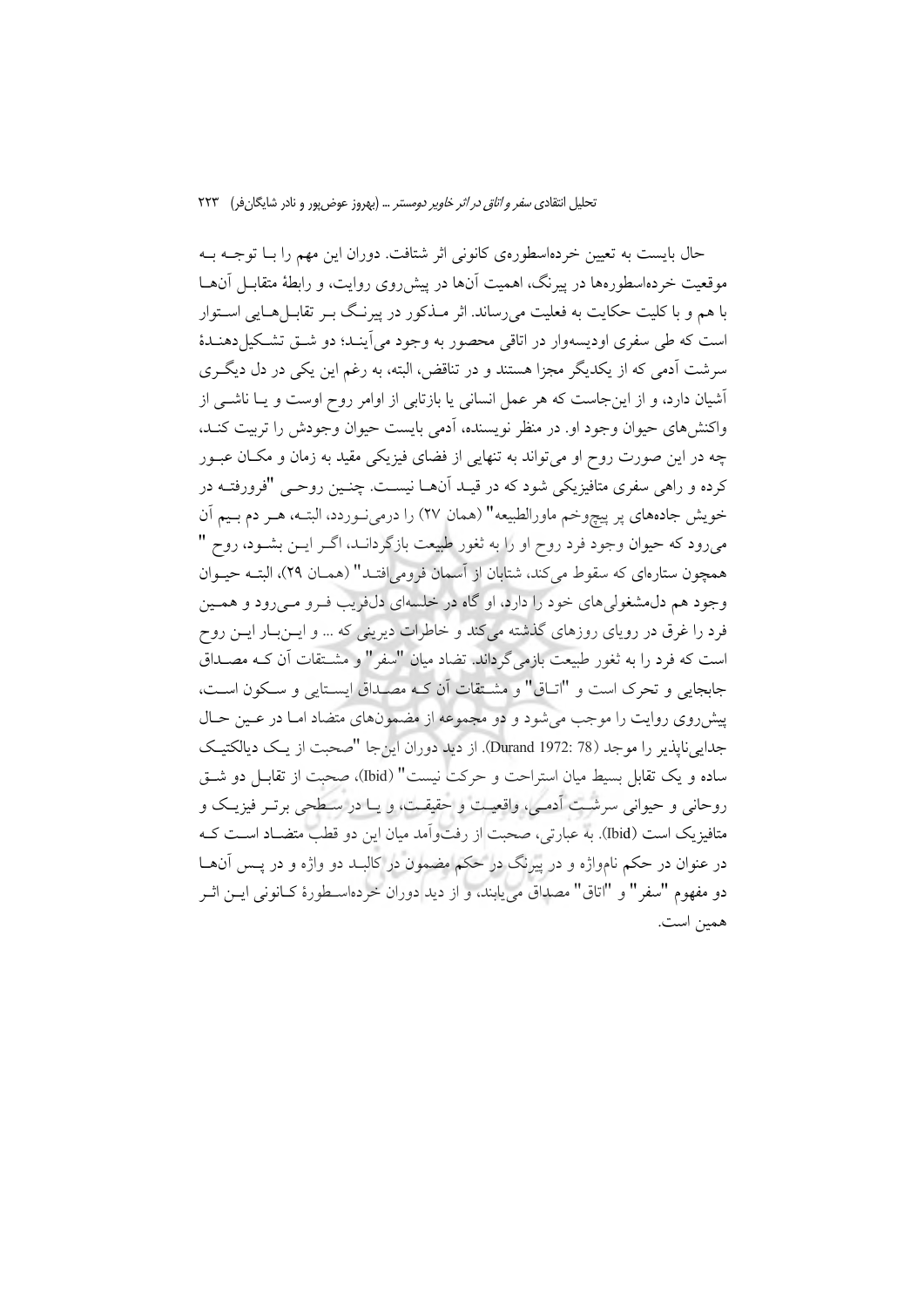## ۲.۱.۲ گام دوم

بنابر رسالهٔ مدنظر، دومین گام تعیین ویژگیهای خردهاسـطورهی کـانونی، تعقیـب اّنهــا در دیگر آثار و زندگی هنرمند، تشـخیص عقـدههـای هنرمنـد، و تشـخیص اسـطورهٔ شخصـی او ست.

دوران آثار دومستر را در دو گروه طبقهبندی میکنـد: در گـروه نخســت (*سـفر ییرامـون اتاقم و گشت شبانه پیرامون اتاقم*) سفر مدنظر درون یک اتـاق و در جهـت عمــودی نظیــر عروج رخ می٫دهد، و تخیلی است. در گروه دوم (جذامی شـهر آوسـت و زنـدانیان قفقــاز و زن جوان سيبريايي) سفر مدنظر به شكل يک مهاجرت در جهت افقي رخ مـي(هـد، واقعـي است، و اتاق نقطهٔ آغاز یا انجام آن است (Tbid 78).گشت *شـبانه پیرامـون اتـاق*م نظیـر *سـفر ییرامون اتاق*م نوشته شده که به این دلیل دوران با ارجاع کلیت آن بــه ایــن از تحلیــل مســتقل ان صرف نظر می کند. *زن جوان سیبر پایی* سر گذشت دختـری بـه نـام پراسـکوی اسـت کـه پدرش به سیبری تبعید شده: پدر که خود را بی گناه میداند برای خروج از این وضـعیت بــه هر تلاشی تن میزند، اما، نتیجهای نمیگیرد. پراسکوی تصمیم میگیرد بـه سـنتپترزبـورگ برود و برای پدر طلب بخشش کند. مجوز خـروج از سـیبری صـادر مـیشـود. والـدین بـا خروج او مخالف هستند، تا این که شبی هنگامی که مادر انجیـل مـی خوانـد، پراسـکوی از او می خواهد تا صفحهای را تصادفی بگشاید و سطر یازدهم آن را بخواند؛ فرشتهٔ الهی هـاجر را از اسمان ندا كرد و گفت اينجا چه ميكنيد شما؟ هيچ مهراسيد. بـه دنبـال ايـن، والـدين بـا خروج او موافقت میکنند، و مهاجرت پراسکوی رقم می خورد. او با سرمایهای اندک و پای پیاده راهی می شود، در طول مسیر حوادث طاقتفرسایی را تحمیل می کنید، در نهاییت بیه دربار راه می یابد و به خواست خود می رسد. رفت وآمد میان دو قطب مدنظر، بسیار هدفمنـد طراحي شده؛ مضمون اثر سفر است، در حالي كه، در بزنگاههــاي سرنوشــتســاز ايــن ســفر؛ پیش از عزیمت، هنگام روانــهشــدن، در طــول ســفر، و هنگــام رســیدن، ســکون روایــت را پیش می برد. پیش از سفر، پراسکوی در اتاق زیرشیپروانی در خانــه پــا در خلــوت گــاهی در بیشه، به نیایش توصیف می شود؛ او در نیایش های خود در سکون از خداوند مـی خواهــد تــا سفر را نصیب او سازد. و نویسنده گذار از سکون به حرکت را به تعلیــق چنــدان بــه تــاخیر میاندازد که مخاطب را با پراسکوی همراه سازد؛ مجوز خروج دیر صادر مـیشـود، پـس از صدور بیماری مادر باعث میشود که او تا مدتی از تصمیم خود با خـانواده نگویــد، پــس از طرح أن با مخالفت والدين مواجه مي شود، … صحنهٔ خداحافظي پراسكوي بــه تنهـايي هــم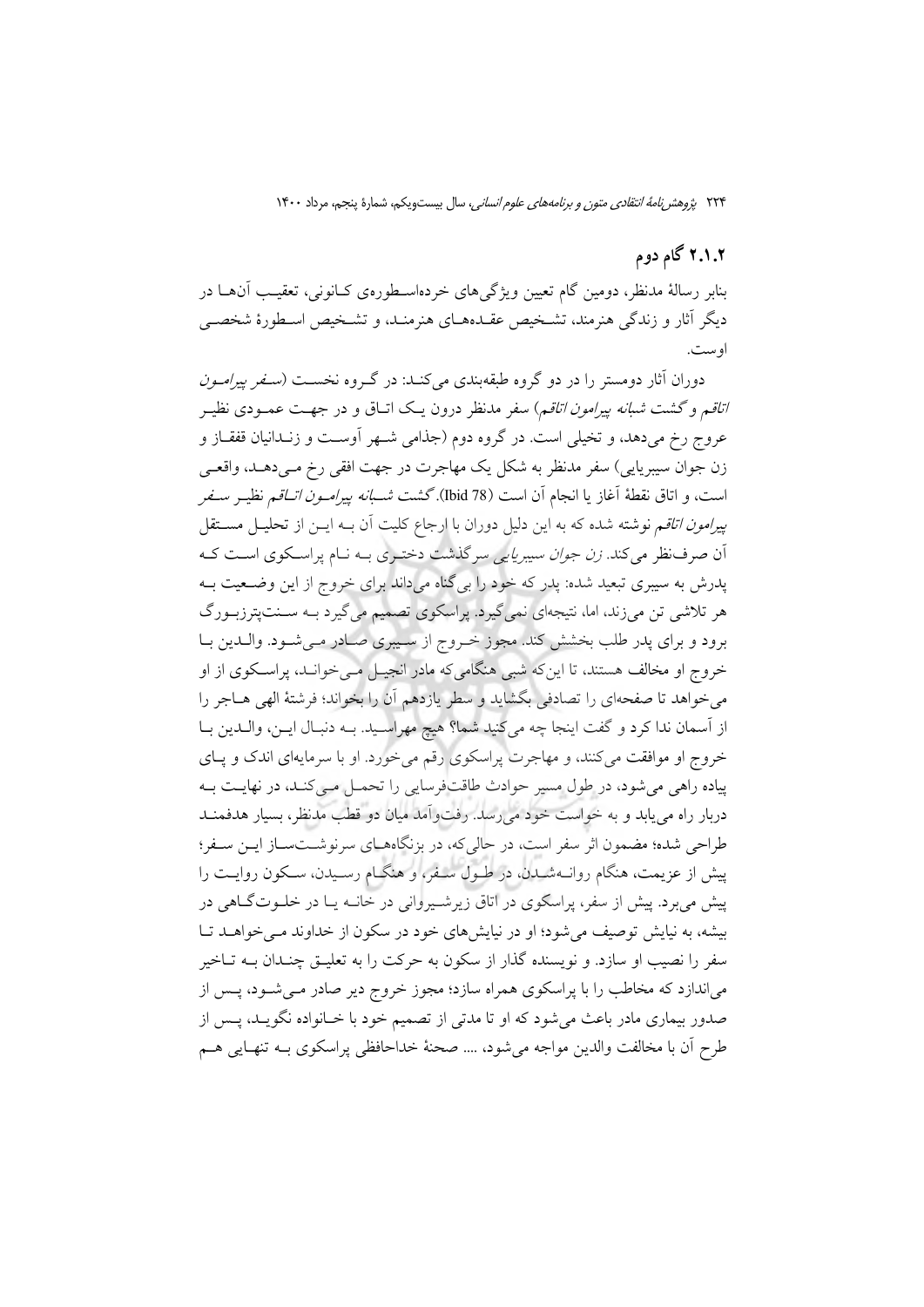برای تبیـین بـازی میـان حرکـت و سـکون بسـنده اسـت؛ بنـابر یـک سـنت روسـی کهـن درخصـوص سـفرهاي طـولاني، مسـافر هنگــام خــداحافظي يــکـمرتبــه مــي نشــيند، همــهٔ بدرقه کنندگان به تقلید از او می نشینند، گویا همه برآنند که بـرای لحظـهای سـفر را فرامـوش كنند:" پیش از یک جدایی طولانی و شاید هم ابدی دقایقی را كنار هم میءانیم، گو ایــن کــه مي خواهيم سرنوشت را گول بزنيم" (Durand 1992: 166). در طول داستان، تاكيــد نويســنده بر کلبههای رعایا، کالسکهها و قایقها در حکم اتـاقهـای متحـرک، سـراهای اجتماعـات و دیوانهای حکومتی، حجرههای صومعهها، … آشکارا بر سکون و رابطهٔ اَن با اتاق یرداختـه و درهم آميختگي سفر و اتاق را ملموس تر كرده و بر نوسـان ميـان ايــن دو ارجــاع مــي دهنــد: مقاطع سفر پراسکوی اتاقها هسـتند؛ اتـاقهـایی کـه در هـر مقطـع اَغـاز و انجـام سـفر را مشخص می کنند. پیرنگ *زندانیان قفقاز* بر فرار سرگرد کاسکامبو و سرباز او ایــوان از زنــدان ابراهيم استوار است؛ اين دو در ابتداى داستان به قفقاز تبعيد و در آنجـا زنـدانى مـى شـوند. داستان در مجموع روایتی توصیفی دارد که در آن تبعیـد و فـرار از تبعیـد در حکـم سـفری خطیر وصف می شود که ابتدا و انتهای آن با تاکید بر دو اتاق تبیین می شـود؛ زنـدان قفقــازی در ابتدا و خانهٔ کوچکی که کاسکامبو ازدواجش را در آن جشن میگیرد در انتها. البته مقــاطع سفر باز اتاقها هستند؛ کلبهٔ پر از غذا کـه دو فـراری سـاعاتی در آن پنـاه مـی گیرنـد، خانـهٔ قفقازی که در آن ایوان کاسکامبو را گم مـی کنــد، ... (Turand 1972: 79). چنــانکــه مشــهود است، خردهاسطورهٔ کانونی مدنظر، در دیگر آثار دومستر هم نیروی محرکهٔ روایت است.

در خصوص تعقیب خردهاسطورهٔ مدنظر در زندگی دومستر گفتنی اسـت او نویســنده و نقاش فرانسوی است که ۱۷٬۳۳ در خانوادهای اشرافی زاده شد، پدرش دولـتمـردی مشـهور بود و برادرش تحصیل کردهٔ حقوق خاویر ۱۷۹۲ که انقلابیون زادگاهش را به فرانسه الحــاق کردند به خدمت ارتش روسیه درآمد. در نبرد روسیه با اتریش همراه سووروف بـود و پـس از جنگ به همراه او به روسیه رفت. با مرگ کاترین دوم، سووروف برکنار شـد، و خــاویر از ارتش کناره گرفت. او برای مدتی در سنتپترزبورگ به نقاشـی پرداخـت. سـپس، از طـرف برادرش به نیروی دریایی معرفی شد تا مـدتی رئـیس کتـابخانـه و مـدتی رئـیس مـوزهی نیروی دریایی شود. سپس، باز به خدمت نظام درآمد، در نبرد قفقاز زخمـی شـد، و آن قــدر به ارتش خدمت کرد که به مقام ژنرالی رسید. او ۱۸۱۲ با زنی از خانوادهٔ تزاری ازدواج کـرد و در روسیه اسکان گزید و ۱۸۵۲ درگذشت. دومستر شبیه شخصیتهای داستانهای خـود بارها به سفر اجباری محکوم شده؛ اشغال سرزمین مادری او را به جلای وطن مجبور کـرده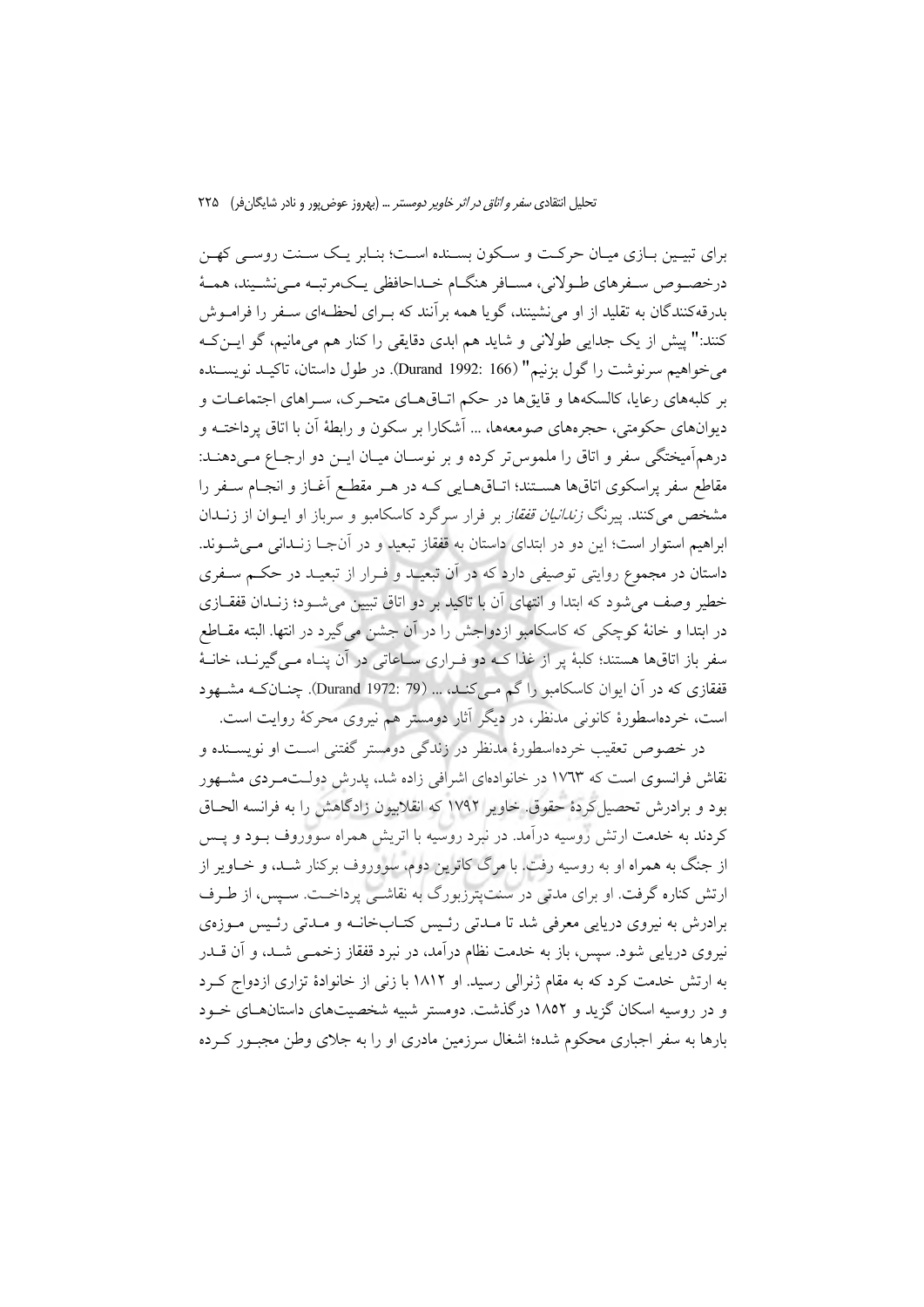و سفر به اتریش و در تداوم آن مسکو، مرگ کاترین دوم و برکناری سووروف او را مجبـور به تـرک مسـکو کـرده و سـفر بـه سـنتيترزبـورگ، خـدمت نظـام او را مجبـور بـه تـرک سنتپترزبورگ کرده و سفر به قفقاز، … و مقاطع این سفرها اتاقها هستند؛ چادرهای نظامی و کتابخانه و موزه و خانهباغ همسر اشرافزاده و .... دوران در تحلیـل زنــدگی دومســتر بــر اتفاقات ظاهراً بي|هميتي كه در سرنوشتنامهها نمي]يند هم دقيق مي شود، چــه از ديــد او در زندگی هنرمندان این دست اتفاقها به اندازهٔ اتفاقات ظاهراً بااهمیت موثرانـد. مـثلاً، بــه نظـر دوران تجربهٔ سفر با بالن در شکل گیری تضاد مدنظر تاثیر جدی داشته؛ سفر دومستر بــا بــالن به ١٧٨٤ برمي گردد، تنها سالي پس از پرواز تاريخي مونگولفير؛ مختـرعين بـالنهـواي٤كـرم. سفر دومستر با بالن در زادگاهش نخستین مورد بود و در کل فرانسه هشــتمین، و در تــاریخ .<br>مذکور سفر با بالن تجربهای بی'ظیر محسوب میشد؛ سفر با اتاقی که با حرکتی تــدریجی تــا ناف آسمان فراز مي گيرد، نظير عروج!

باید افزود که دوران در زندگی دومستر ویژگی می پابد که در تشکیل عقدههای او مـوثر بوده است. برادر بزرگتر خاویر دکترای حقوق داشته و قاضی دادگاه و عضو مجلـس بـوده است و نویسندهای چیرهدست. به زعم دوران همهٔ خیالپردازیهای خاویر که در آثارش بـر فرار از جایی به قصد دستیابی به دستاوردهای عظیم و کسب موفقیتهای بـزرگ اسـتوار است، با برادرکوچکتربودن چنین فردی ارتباط مستقیم دارد (Ibid 81). وضعیت روانبی خاویر نظیر وضعیت فرزندانی است که در خـانوادهای متولـد مـی شـوند کـه در آن اعضـای بزرگتر به لحاظ تحصیلی و وضعیت شغلی و مرتبهٔ اجتمـاعی و … در مراتـب بـالایی قـرار دارند، چندانکه احتمال نیل این فرزندان در عالم واقع به آن مقام غیرممکن می نمایـد، پـس، آنان کاملاً ناخودآگاه به عالم خیال روی می[ورند تا در خیال خود عالمی خلق کننــد کــه در آن از بزرگان خود پیشی می گیرند. دوران از این راه عقدهای را به دومستر نسبت میدهد ک خود عقدة مونگولفير (Complexe de la Montgolfière) مي نامد و عقدة بالن! به سـفر خـاوير با بالن اشاره شد، سفَّری که او در ۲۱ سالگی تجربه میکند؛ او در عنفوان جــوانی بــه همــراه دوستش سوار بر یک اتاق معلق زیر نگاه ملامتگر بـرادر تـا نــاف اَســمان فــراز گرفــت، و ساعاتی بعد با شکوهمندی تمام فرود آمد، همگان به ویژه زنان آن دو قهرمـان را سـتودند، و در گرامـیداشــت آنــان جشــنی برپاکردنــد. از ديــد دوران، ايــن اتفــاق پــيش(درآمــدي بــر خیال پردازیهای خاویر دربارهٔ پرواز و به تبع آن عروج شد و درآمدی بر علاقهمنـدی او بــه فضاهای کوچک و بسته نظیر اتاق از سویی باید توجه داشت که پس از این دومستر مـدتی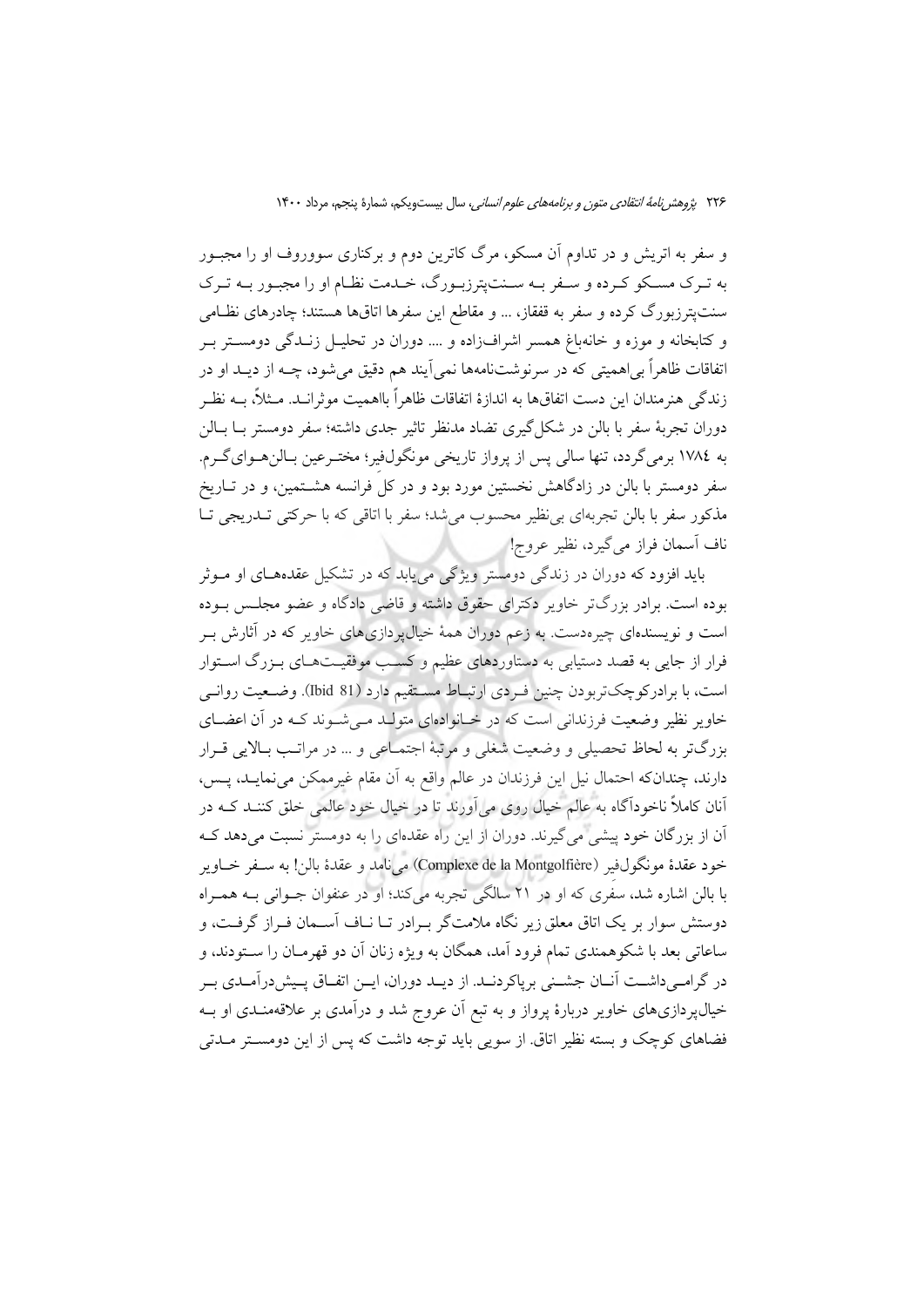در كليسايي دورافتاده معتكف شد! از ديد دوران، عامل اين اعتكاف هــم عقـدهٔ بـالن اســت. اعتكاف به او فرصت داد تا خيالات خود را بيروراند، چنانكه، علاقهٔ او بـه نقاشــي از همـين زمان شروع شـد؛ يكـي از تابلوهـايي كـه بعـدها توسـط خـاوير خلـق شـد، عـروج بـاكره (Assomption de la Vierge)، اکنون در همین کلیساست. به زعـم دوران اعتکـاف خـاویر بـه دلیل تمرکز بر مفهوم عروج منجر به شکل گیری عقدمای در او شد که میتوان عقـدهٔ عــروج (Complexe de l'Assomption) خطابش کرد، عقدهای که با عقـدهٔ بـالن رابطـهٔ مسـتقیم دارد؛ زیرایستای هر دو سفری بدون حرکت افقی است که با صعودی تــدریجی همــراه مــی شــود، چنانکه، سفری که پیرنگ تمامی آثار دومستر را هم رقــم مــیiنــد (82 Ibid). از دیــد دوران "عقدهٔ بالن با عقدهٔ عروج یکسان است. در هر دو موضوع سفری درجا، یا چنــانکـه مولـف میگوید، سفر ساکن است نه یک گسست حماسهوار آنی " (179: Durand 1992). و ازسوی دیگر، جای توجه دارد که با تهاجم انقلابیون، خاویر سـرزمین مـادری خــود را شــبانه تــرک کرد. از دید دوران، از این راه و مرتبط با عقدهٔ بـالن، عقـدهٔ دیگـری در روان خــاویر شــکل گرفت که می توان عقدۂ یے پرو (Complexe de Pierrot) خطابش کرد. یے پرو نام عامی است برای شخصیت دلقک در نمایشهای قرننوزدهمی، دلقکی که بعدها تحت تاثیر رمانتیسیسم به شخصيتي ماليخوليايي تبديل مي شود كه به رفتار مرموز و گفتار چندلايه و انديشـهٔ عميــق مشهور است؛ یی یرو که خودخواسته تلبیس به جامهٔ چهل تکـه، بـی|همیـت بـودن، و مـورد ریشخند قرارگرفتن در نمایش های شبانه را پذیرفته است، آسانتر از عقبهٔ خویش مـی توانـد در ناکران مندی عالم خیال شناور شود، عالمی که برای روح او که ترس جسـمانی فاجعـههـا را بارها تجربه کرده ترسناک نیست؛ او آگاهانه به نوعی هجو روی می آورد تا وضع موجــود را تلطيف و قابل تحمل سازد (84-83 :Durand 1972). چنانکه، دومستر بـرای تحمـل رفتـار ناشايست انقلابيون، همچون پي يرو دست به دامن هجـو مـيشـود؛ در *سـفر پيرامـون اتــاقم* دوگانهٔ روح و حیوان را طرح انداخته و بر امکان یک زنـدگی دلچسـب بــرای روح وجــود تاکید می کند آن هم در حالی که حیوان وجود از یک زندگی نادلچسب برخوردار است، و در گشت *شبانه پیرامون اتاقم* بــه امکــان ایــنهمــانکـردن ایــن دو در عــالم خیــال تمسـک می جوید، به ویژه جـایی کـه اعتـراف مـیکنـد دیگـر میـان ایـن دو تفکیکـی قائـل نیسـت چه ناکران.ندی عالم خیال او را از کشمکش میـان ایــندو بــرای همیشــه رهانیــده اســت. و اینچنین، تخیل همچون تجلی گاه ابدیت الهی، به واسطهای رهاییبخش تبـدیل مـیشـود:" سرزمینی ناواقعی که به انسان هبه شده تا به لطف آن واقعیت را تاب آورد" (84 Ibid).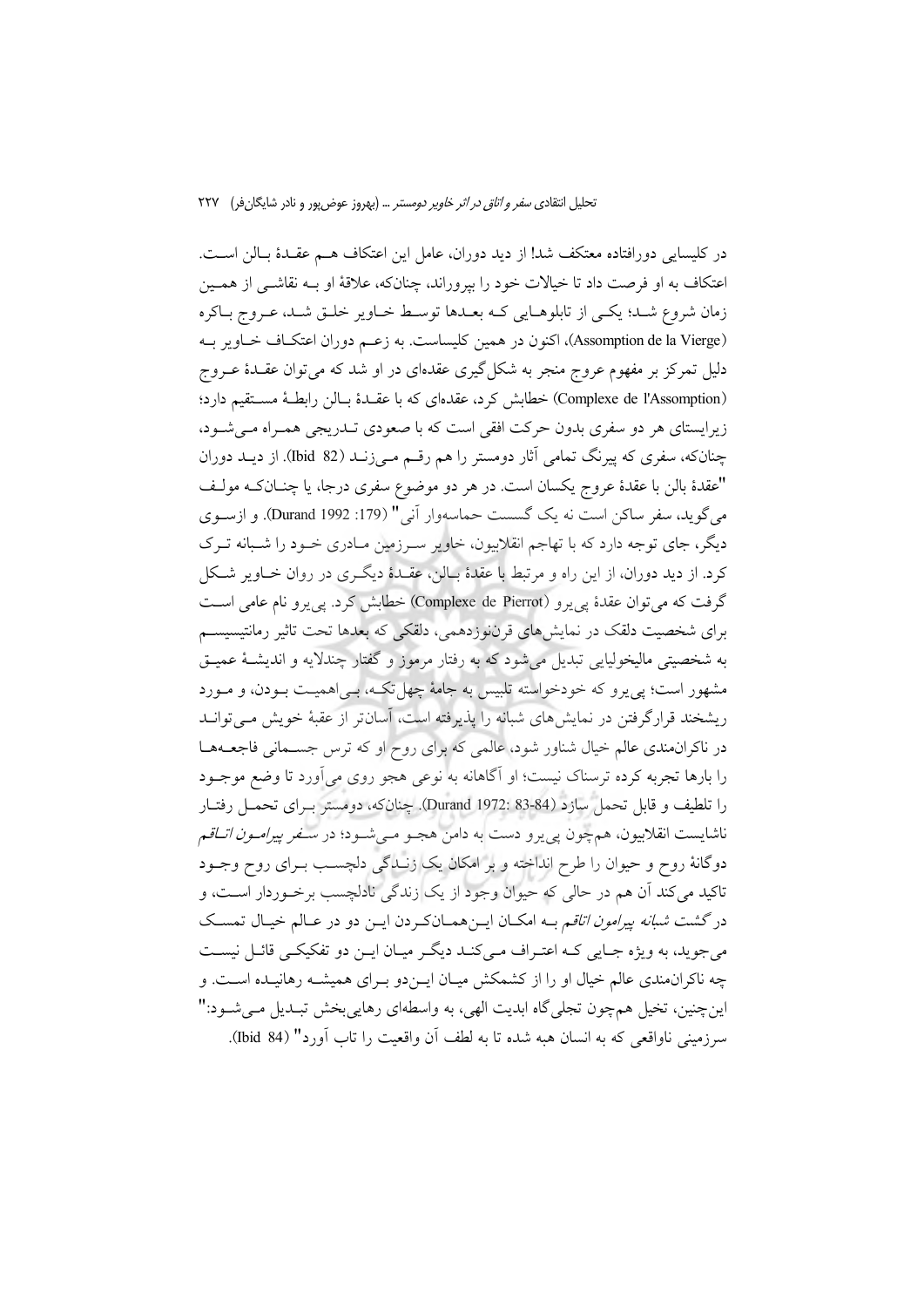حال نوبتِ تشخيص اسطورهٔ شخصي دومسـتر اسـت. از ديـد دوران اسـطورهٔ شخصـي دومستر روايت هاجر است از عهدعتيق؛ همسر ابراهيم يعني سارا كه عقيم است كنيـز خـود هاجر را به ابراهیم می بخشد تا برای او فرزندی بیاورد، هـاجر بـاردار مـی شـود و مغرورانــه بانوی خود را تحقیر می کند. سارا با هاجر بدرفتاری مـی کنـد، هـاجر بـه بیابـان مـی گریـزد، خداوند فرشتهای را نازل میکند، و از او میخواهد که نـزد سـارا برگـردد، و تـا زمـان زادن فرزندش اسماعیل مطیع او باشد. این میان، به لطف خداوند، سارای کهن سال هم اسـحاق را می زاید. سیس، سارا، هاجر و اسماعیل را از خانه می راند. آنها روانهٔ بیابان می شـوند. آنجـا فرشتهٔ خداوند ظاهر میشود و میگوید "اینجا چه میکنید شما؟ هیچ مهراسـید! زیــرا خــدا نالههای پسرت را شنیده است. برو و او را در آغوش بگیر. من قوم بزرگـی از او بــه وجــود خواهم آورد" (عهدعتيق، سِفر پيدايش، بخش ١٦ و ٢٢). از منظر دوران، هاجر كه بـه اجبـار هجرت می کند، و به همین دلیل هاجر نام می گیرد، اسطورهی شخصی دومستر است؛ عامـل اصلی شکل گیری عقدههای دومسـتر کـه در آثــار او در قالـب دوگانــهٔ ســفر و اتــاق تجلــی می یافت با "فرزندکوچکبودن" او ارتباط داشت، چنانکـه، نیـروی پـیش برنـده در روایـت هاجر هم زن دوم يـا "زنكوچـكبـودن" اوسـت، و تقابـل سـارا (زن بـزرگتـر) و هـاجر (زن کوچکتر) که عامل ایجاب تقابل بنی اسحاق جوان تر (نوادگـان سـارا) و بنـی اســماعیل مسنتر (نوادگان هاجر) هم هست از جنس تقابل بنیادین موجود در آثار دومسـتر اسـت؛ در هر دو سفر در بنیان این تقابل جای می گیرد. دوران بر دو تبعید هاجر به بیابان؛ قبل و بعـــد از تولد اسماعیل، نزد مسیحیان دقیق می شود و این که آثار هنری بسیاری پیرامون این مهم خلـق شدهاند. او به عصیان نخستین هاجر یعنی پیش درآمد تبعید اشـاره مـی کنـد و در یـی آن بـه نحوهٔ بازگشت او سوی سارا که به خواست خدا رخ میدهد. مابهازای این وضع در زنـدگی دومستر، به خدمت نظام بازگشتن او به خواست برادرش اسـت کــه از ســویی پــیش،درآمــد تبعيد خودخواستهٔ اوست! نيز دوران به حق داستان زن جوان سيبريايي را با روايت هــاجر در انطباقي غيرقابل اغماض مي يابد: مادر پراسكوي به استخاره به او اذن سفر مي دهـد، و نتيجـهٔ استخارهٔ او آیهای از روایت هاجر است. پس، سـفر پراسـکوی تحـت حمایـت هـاجر رقـم می خورد، و فرار او به بیابان برفگرفته به فرار هاجر به بیابان سوزان میمانـد، و ایــن آیــه از کتاب مقدس دستورعملی است برای هر کسی که برای فرار از وضعیت نادلچسـب موجـود دست به دامن سفر می شود (86 :Durand 1972). از دید دوران، همین دستورعمل زیرایستای تمامی آثار دومستر است:" از تصاویر تشویش برانگیز تا عقـدهـای شخصـی، و از عقـده تــا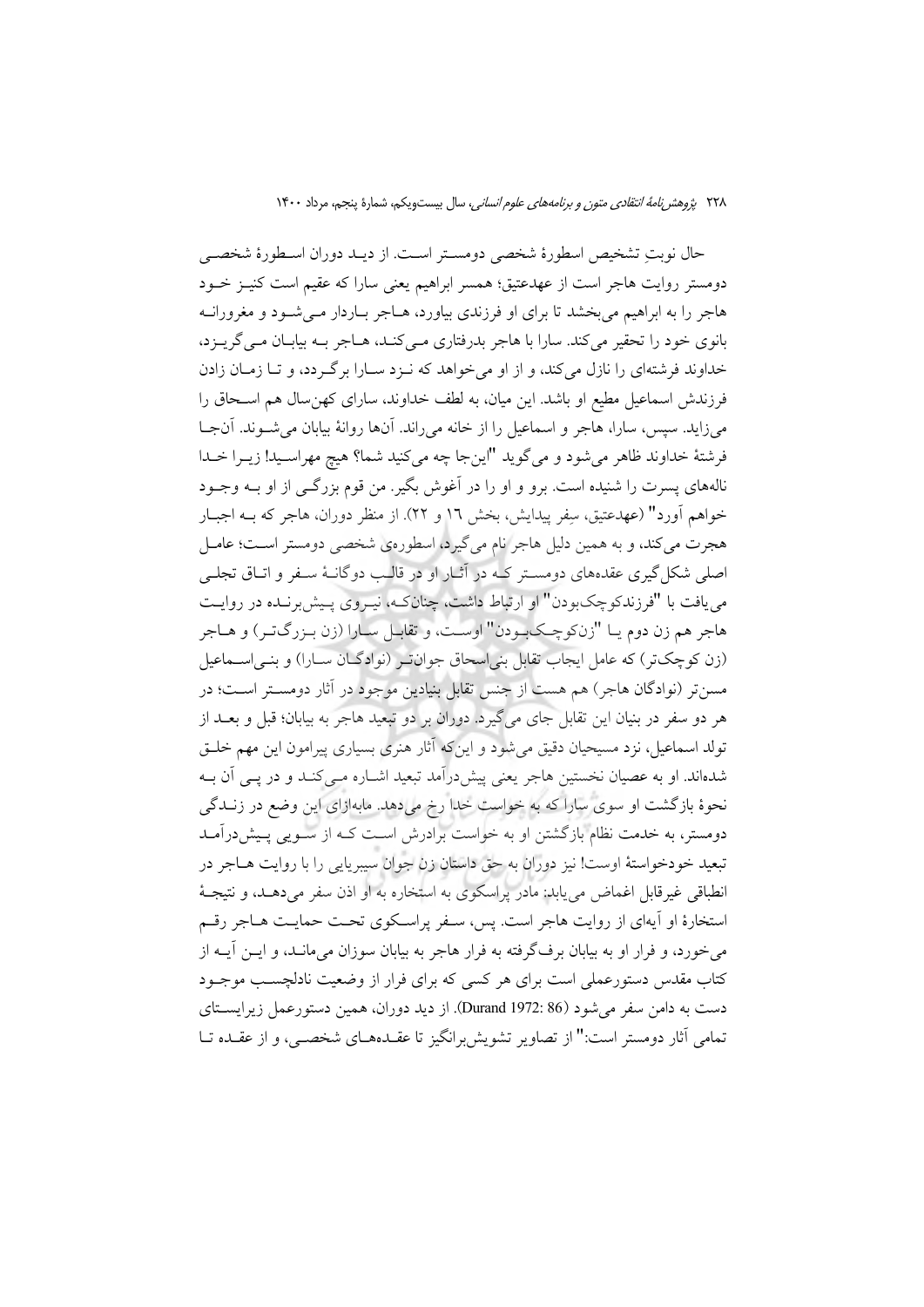اسطوره، آثار دومستر ما را از اتاق تا سفر، و سفر در اتاق، از حیوان وجود تــا روح وجــود، و اینهمانی این دو در سرشتی واحد، و از این میان تا اسطورهٔ زن دوم، تکرار اسـماعیلی ســارا يعني هاجر، هدايت مي كند. و همهٔ ايــنهــا در عقــدهٔ عــروج ريشــه دارد كــه در مقطعــي از زندگی طی تجربهٔ سفر با بالن هوای گرم نویسـنده را متـاثر سـاخته اسـت" ( Durand 1992  $(190)$ 

# ۳.۱.۲ گام سوم

بنابر رسالهٔ مدنظر، سومین گام تشخیص اسطوروی فراشخصی است که عامل انگیزش خیـال منجر به خلاقیت هنری در هنرمند است. منظور دوران از اسطورهٔ شخصی هنرمنـد در اصـل برداشت شخصی او از اسطورهٔ آغازینی است که خود ماحصل یک کهنالگوی فرهنگی شـدهٔ روايتدار است، كهن|لگويي كه عامل انگيزش خيال منجر به خلاقيـت هنـري اسـت. پـس، اکنون نوبت تشخیص همین اسطورهٔ اَغبازین است. گفتـه شـد کـه از دیـد دوران اسـطورهٔ شخصی دومستر روایت هاجر است، و اکنون باید افزود کـه او بـا تـاملی ژرفتر مضـمون اسطورهای پس پشت این روایت را چیزی فراتر از یک سـفر یـا هجـرت و یـا حتـی تبعیـد می پابد؛ هاجر بانوی دوم است و همین نیروی پیش برندهٔ روایت اوست، اما، این بـانوی دوم فرزند اول را به دنیا می آورد، در حالی کـه، بـانوی اول کـه ساراسـت فرزنـد دوم را بـه دنیـا مي آورد؛ هاجر بانوي دوم و جوانتر اسماعيل پسر اول و مسن تر را به دنيـا مـي آورد و ســارا بانوی اول و مسین تر اسحاق پسر دوم و جوانتر را تا از این راه دوگانهٔ ظاهراً مشکل سـاز در باطن به یگانگی ره برد که مشکل گشاست (Burand 1972: 88). در ایــن روایــت، از دوتــایی سخن مي رود كه با وجود تضاد از يكديگر جدايي نايذيرند و وجود هر يكي مســتلزم وجــود دیگری است. چنانکه، در مجموعهٔ آثار دومستر، نیـز در زنــدگی او، و در عقــدههــا و حتــی اسطورهٔ شخصی او، بنابر یگانگی دوگانههای متضاد است! این یگانگی در عین دوگـانگی پـا دوگانگي در عين يگانگي، همان كهنالگويي است كـه نسـخهٔ فرهنگـي شـدهٔ روايــتدار آن اسطورهٔ آغازینی را به وجود می آورد که اسطورهٔ فراشخصی دومستر هست، کهنالگویی ک وجود أن برای ایجاد سازگاری میان اضداد و از این راه هماهنگی هستی و حیـات ضـروری می نماید. دوران در جهت اثبات صحت این یافته، به رواج نقاشی هایی با همـین مضــمون در اروپای قرون هفدهم و هجدهم نـزد نقاشـان بنـامی چـون فـابریتیوس (Barent Fabritius) و ريچي(Sebastiano Ricci)اشاره مي كند و نقاشاني چون كـورو(Jean-Baptiste-Camille Corot)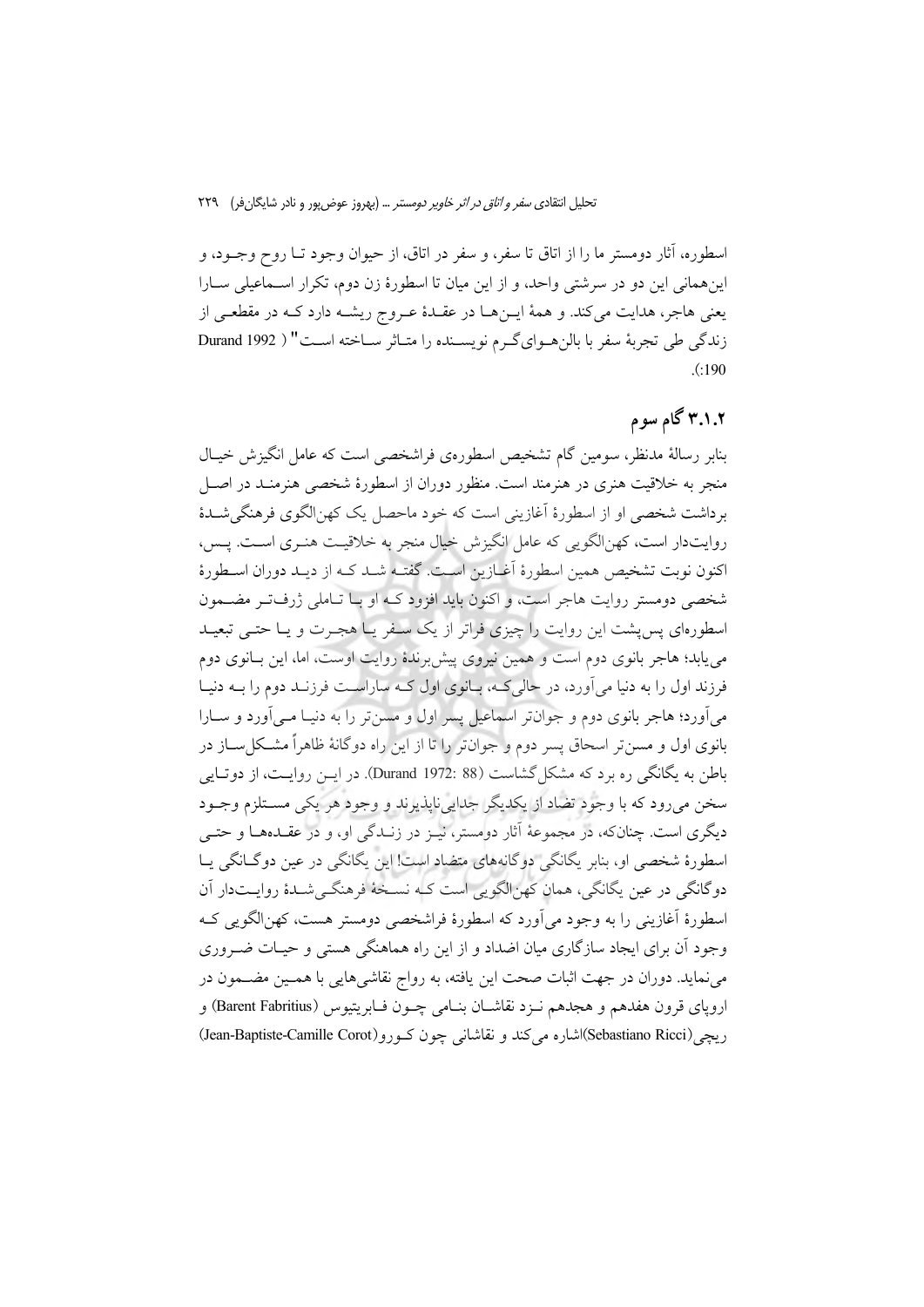که در قرن نوزدهم همچنان به این مضمون می پرداختند؛ از منظر دوران، دومستر که خود بـه نقاشی هم می یرداخت، بی شک با این نقاشی ها آشنا بوده است. نیز او اسطورهسنجی خــود از آثار دومستر را با اشارهٔ به رمبـو (Arthur Rimbaud) و نـروال (Gérard de Nerval) بــه اتمــام مي رساند، كساني كه بنيان أثارشان نظير دومستر بر "سـفر سـاكن" اسـتوار اسـت؛ دوران بـا تاکید بر اتکای آثار هنرمندان پیش و پس از دومستر بـر اسـطورهٔ فراشخصــی مــذکور بــر آن است که بر شمولیت آن چندان بیفزاید که از دید او شایستهٔ کهن|لگوی پس پشت آن است.

## ۲.۲ تحلیل انتقادی

گفته شد که دوران در رسالهٔ مدنظر به تبیین مبانی نظری نظام فکری و اصـول روش ابــداعی خود نمیپردازد، بلکه، به عملیاتیکردن آن نظام فکری و این روش شتافته و پیکرهٔ مطالعــاتی خود را در عمل به تحلیل می نشیند. همین فقدان بحث نظری را می تـوان مهــم تـرین نقصـان این رساله برشمرد؛ رسالهای کمحجم در پی تبیین نظـام فکـری نـوینی اسـت آبسـتن ابـداع روش تازهای در ساحت نقد، در حالیکه، بنیـان ایــن رسـاله نــه بــر مبــانی نظـری بلکــه بــر فرآیندی اجرایی استوار است! تبیین یک نظام فکری نو و یک روش نقد نو کـه از دل همـین نظام برمي اَيد – اَن هم درست در بدو بر اَمدن – بدون تکيهٔ بــر بحــث نظــري پيشــيني بنــابر منطق نادرست است. دوران بعدها كتابي را در پيوست اين رساله تاليف مي كنـد، امـا، آنچــه در کتاب مدنظر آمـده يـک بحـث نظـري پسـيني اسـت کـه بـيشتـر بـه "توجيـه" رونـد عملیاتی شدن اسطورهشناسی تحلیلی در حکم یک نظام فک ری و اسـطورهسـنجی در حکـم یک روش نقد میپردازد نه یک بحث نظری پیشینی که در پی "تبیین" بنیادین آن دو باشد. علاوه بر این نقد کلی که بی هیچ بحث مضافی بر کلیت این رساله وارد اسـت، مــیتــوان

بر ارکان تشکیل دهنـدهٔ آن هــم نقـدهایی درخـور وارد کـرد. رسـاله ســه رکــن دارد: ادبــی، روانشناختي، اسطورهشناختي. پس، ايــِن نوشــتار هــم بــه تحليــل انتقــادي تــک تــک آن&ــا می پردازد، با این توضیح که آنچه در پی می آید بر سیاق قطعـهنویســی تــالیف و بــر ســیاق فلسفى گونەبندى شدە است.

### ۱.۲.۲ تحلیل ادبی

از نقطهنظر ادبی بر رسالهٔ مذکور سه نقد وارد است. رساله از طریــق عملیــاتی کــردن امــا بــه هرحال در پی تبیین نظامی نو و به تبع این روشی نو است و در بطـن خـود محتـوایی دارد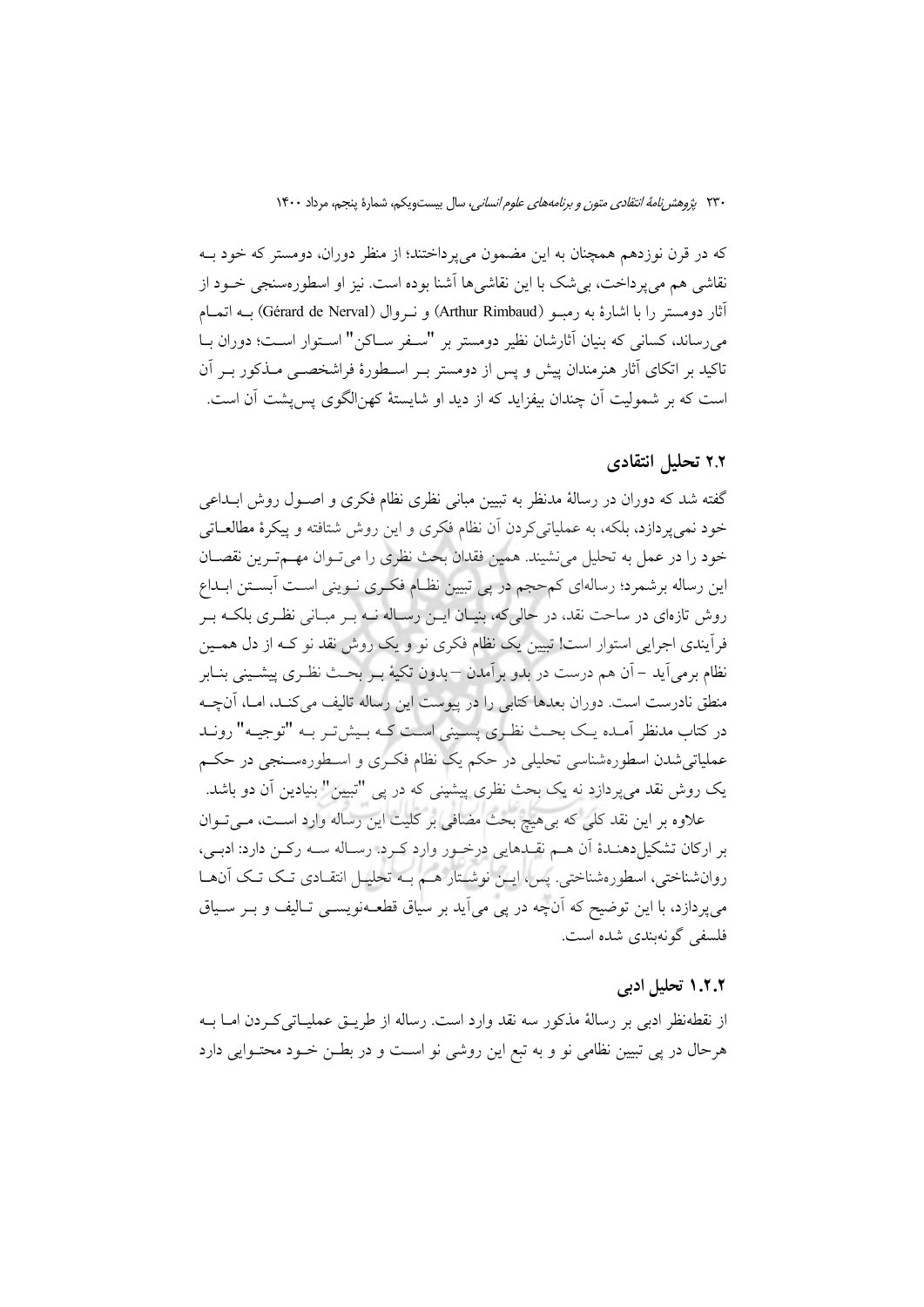متعلق به فلسفه دقیقتر فلسفهی هنر، پس، انتظار می رود متن آن به اصـطلاح فلسـفی باشـد. در حالی که، شاعرانه است! متن چنین رسالهای بایست بر استدلال و اسـتنتاج منطقـی اسـتوار باشد و بر ارجاع مدام و استناد دقیق متکی، امـا، مـتن مـذکور بـر اسـتنباطهـای شخصــی و تفسیربهرایها استوار است و اساساً خودارجاع است! نیاز به توضیح ندارد کــه بهــرهمنــدی از چنین ادبیاتی برای چنان رسالهای، از طرفی سـندیت علمـی آن را دچـار تردیـدهای جـدی مي كند و از طرف ديگر فهم آن را حتى براى اهل فن هم دشوارياب.

اسطورهشناسی تحلیلی در حکم یک نظام فکری و اسطورهسـنجی در حکـم یـک روش نقادی، در بنیان بر ساختگرایی (Structuralism) بنیاد گرفتهاند. فرآیند اجرایــی مطــرح شــده در این رساله با کشف خردهاسطورههای مهمترین اثر هنرمنـد شــروع شــده و بــا تشــخیص خردهاسطورهٔ کانونی و کشف روایتی که ویژگیهای این خردهاسـطوره ارکـان آن را تشـکیل میدهند پیش میرود؛ تکیهٔ بر کمینههای معنایی و کشف یک نظام کلی بـر مبنـای ارکـان آن از اصول ســاختگرايــي هســتند، چــه اصــلاً مفهــوم خــردهاســطوره از ابــداعات اســتراوس (Claude Lévi-Strauss) است کـه از سـاختگرایـان پیشـرو بـه شـمار مـىرود و مبـدع اسطورهشناسی ساختگراست. هدف اسطورهشناسـی سـاختگـرا "پـیش از آنکـه تحلیـل معنای تکتک اسطورهها باشد، کشف روابط تکرارپذیر میان اجزایی است کـه خـود پیوسـته در تركيب تكـراريـــذير بــا يكــديگر قــرار مــيگيرنــد" (Lévi-Strauss, 1974: 232). در منظـر استراوس، ساخت، چیزی عینی در جهان خارج نیست، الگویی ذهنی در درون انسان است؛ ذهن انسان هر پدیدهای را به شکلی ساخت مند می فهمـد چـه بـه طبقـهبنـدی در قالـب جفتهای متقابل گرایش دارد و همه چیز را بر این اساس درک مـی کنـد (لـیج ۱۳۵۰: ۸۲). منطق حاکم بر اذهان آدمیان آنها را گرفتار سلسلهای از دوگانهای بنیـادین مـی کنـد و ایــن دوگانگی تنشی به وجود می آورد که جز به لطف یک میانجی قابل رفع نیست، و اسطوره یکی از اهم این واسطههاست. استراوس کـه هـر روایـت اسـطورهای را شـامل انبـوهی از خردهاسطورهها میدانـد، بـر آن اسـت کـه واحـدهای تشـکیلدهنـدهی یـک اسـطوره کـه بهخودیخود فاقد معنا هستند، به شکلی نظامهند روابطی تشکیل میدهند که مجموعهٔ آنهـا به بنیان گـرفتن یـک سـاختِ اسـطورهای مـی|نجامـد کـه درون ایــن سـاخت، واحـدهای تشكيل دهندهٔ فاقـد معنـا يعنـي ميـتم در حكـم عناصـر سـاختاري اسـطوره يعنـي ميتـومِن (Mythomene) واجلد معنـا مـى شـوند. اسـطورهشناسـى در ايـن معنـاي خـاص از مبـانى نظام فکری دوران است و فهـم آن در گـرو فهـم همـین نگـاه بـه ذات اسـطوره:" اهمیـت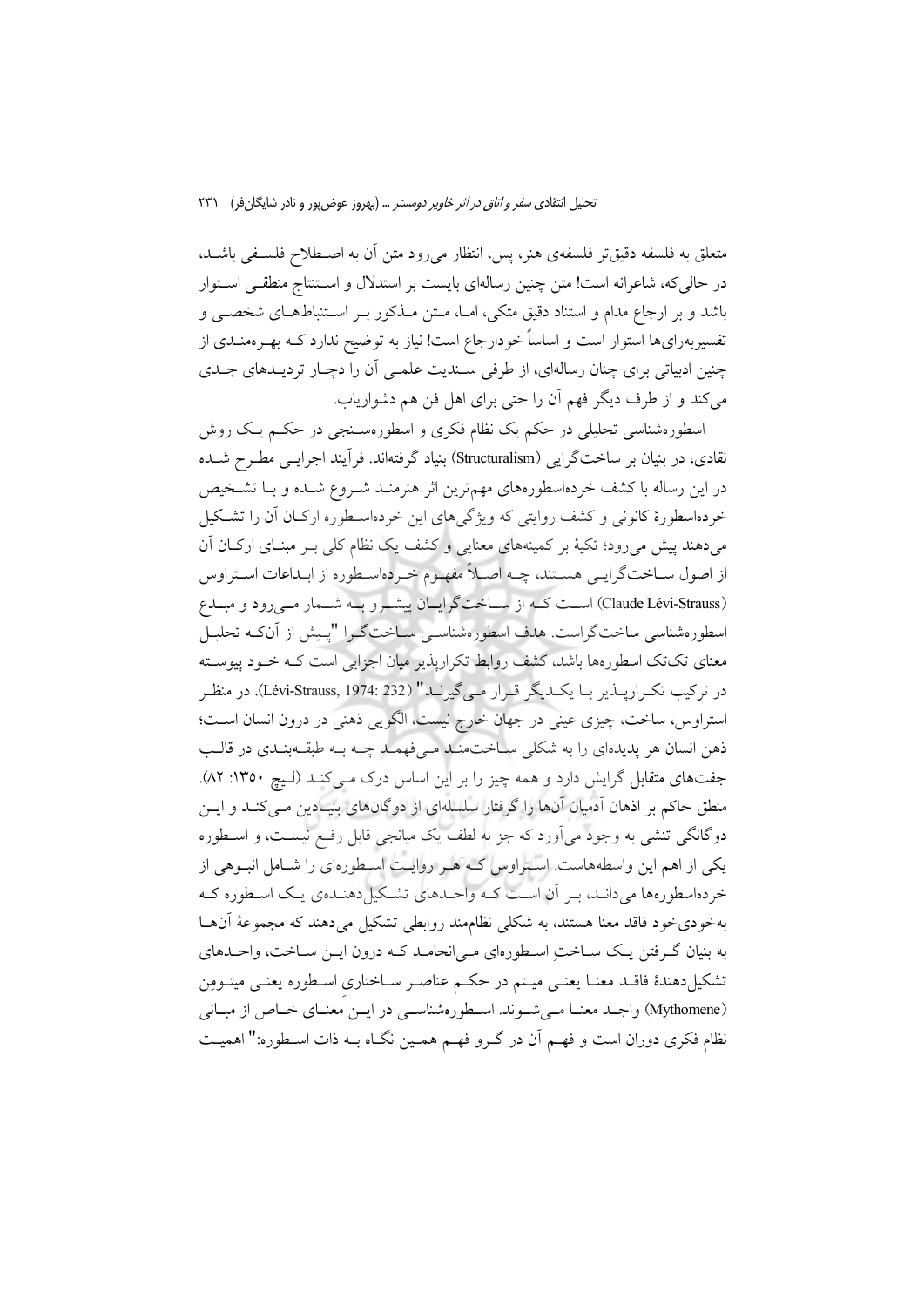تحلیل های ساختگرایی و منطقهای اسطورهای استراوس در آثار دوران انکارناپذیر است" (عباسی ۱۳۹۰: ۱۸). چنـانکـه مشـهود اسـت، اَبشـخور اصـلی دوران در اسـطورهشناسـی ساختگرایی است، پس، تمامی نقدهای وارد بر ساختگرایی به رسالهی او هم وارد است. پرداخت به این همه از حد حوصلهٔ این نوشتار خـارج اسـت، امـا از اهــم آن مــیتـوان بــه مواردي اشاره كرد چون بي توجهي به فرامتنهـاي اجتمـاعي كـه اثـر هنـري درون أن خلـق می شود به دلیل تمرکز صددرصدی بـر مـتن اثـر، بـی تـوجهی بـه مبـانی نقـد نظیـر زیبـا و خلاقانه بودن يا نبودن به دليل تقليل هنر به هنريت و ادبيات به ادبيت يا به بياني تقليــل هنــر و ادبیات به ساخت هنری و ادبی پس پشت آن، بی توجهی بـه صـدق پـا کـذب بـودن پیـام حادث از ساخت به دلیل تمایل صددرصدی به کشف خـود سـاخت؛ تنهـا خـود سـاخت حاوي ارزش است نه آنچه از طرف آن بيان مي شود، بي توجهي به لـزوم ارزيــابي و تحليــل كارايي يا عدم كارايي پيام حادث از ساخت به دليـل تمايـل صددرصـدي بـه كشـف خـود ساخت (استیور، ۱۳۸۳: ۱۸۵–۱۵٤). در تحلیل دوران از اثر دومستر، به فرامتن های اجتمــاعی اثر هيچ اشارهاي نمي شود، زيبا و خلاقانه بودن يا نبودن اّن در حكـم يـك اثـر ادبـي محـل توجه قرار نمي گيرد، صدق يا كذب بودن پيـام حـادث از سـاخت پـسپشـت آن (اسـطورهٔ شخصی مولف و اسطورهٔ فراشخصی کـه ایــن خــود از آن مشــتق شــده) بــرای دوران هــیچ اهمیتی ندارد، چنانکه، نه خود پیام مورد ارزیابی قرار می گیرد نه کارایی یـا عـدم کــارایی آن در تحليل مدنظر كه اصولاً غايت رسالة مدنظر بايد همين باشد.

رساله در پی تبیین یک روش نوین نقادی یعنبی اسطورهسنجی است کـه از نقـلـهای مولف محور محسوب می شود؛ نقدهایی که بنیان آنها بر تحلیل زندگی هنرمنیدان در جهت فهم هنر آنــان اســتوار اســت. گــام دوم از فرآينــد اجرايــي ايــن روش تعيـين ويژگــي هــاي خردهاسطورهٔ کانونی و تعقیب آنها در دیگر آثار و زنـدگی هنرمنـد، تشـخیص عقــدههــای هنرمند و اسطورهٔ شخصی اوست. پس، اسطورهسنجی هم بر وجه ناخودآگاه زندگی هنرمنـد متمرکز است هم بر وجه خودآگاه آن؛ دوران از سویی بر عقدههای حـادث از عمیــقتــرین لایههای ناخودآگاهی دومستر متمرکز میشود و از سوی دیگر بر رفتارهای خودآگـاهی از او که از نقاط عطف زندگی وی هستند. پیش از ابـداع نقـدهای روانکاوانـه و کشـف اهمیـت ناخوداًگاهي در چندوچون خلاقيت، روش هـاي مولـف.محـور بـر وجـه خوداًگـاه زنــدگي هنرمند مبتنی بودند، در حالی که، پس از آن وجه ناخوداًگــاه هــم محــل توجــه جــدی قــرار گرفت. غرض اینکه، اسطورهسنجی از نقدهای مولف،حور محسوب میشود، پس، تمـامی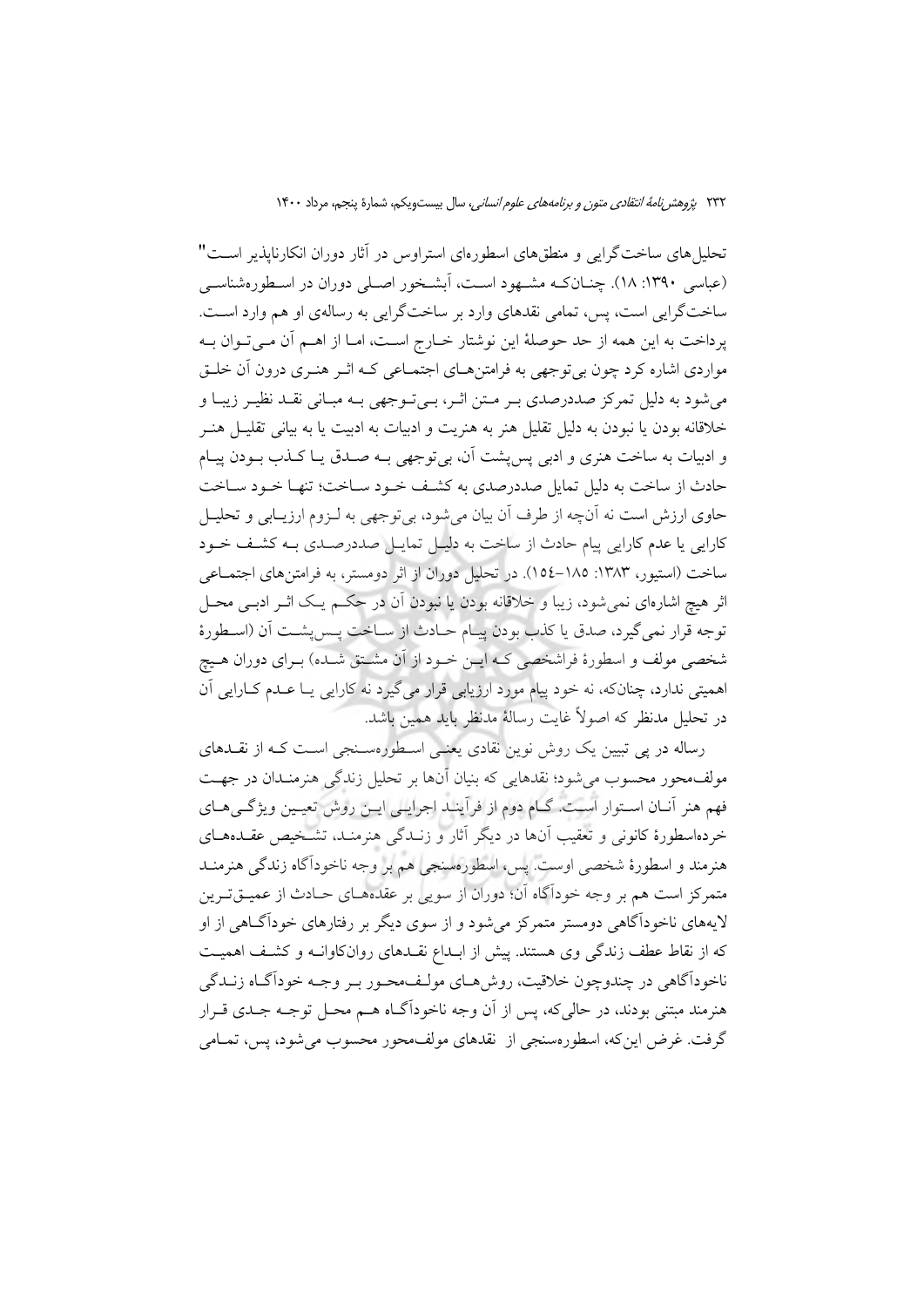نقدهای وارد بر این نوع از نقدها بــه ایــن روش هــم وارد اســت؛ درر ایــن نقــدها شــناخت زندگی هنرمند پیش درآمد کشف معنـای اثـر هنـری اوسـت. ایــن گــزاره "معنـا" را امـری ازپیش تعیین شده و ثابت و واحد فرض میکند که از طرف مولف خلق می شـود و مخاطـب تنها می تواند به کشف آن نائل آید. در حالی که، روند تاریخی نشان می دهد که ایــن تعریــف از نیمهٔ قرن بیستم به ویژه پس از ابداع نظریهٔ مرگ مولف رو به افول نهـاد؛ عرصــه را بــرای نقدهای متن محور خالی کرد، البته این نوع از نقد هم به نوبهٔ خــود عرصــه را بــرای نقــدهای مخاطب محـور خـالي كـرد، بـارت (Barthes Roland) در حكـم مبـدع ايــن نظريــه در ايــن خصـوص مـي نويسـد:" تولـد مخاطـب تنهـا بــه بهــاي مــرگ مولـف ممكــن مـي شــود" (Barthes 1988: 172)، چه از دید او "هـر متنـبي حاصـل نوشـتارهاي متكثـري اسـت كـه از فرهنگهای متعددی سرچشمه می گیرنـد. ایــن نوشـتارها در هــر متنــی روابـط متقــابلی بــا همدیگر برقرار میکنند که گاه بر گفتوشنود دوستانه مبتنی است و گاه بر تحقیر و تمسـخر و حتى منازعه. البته اين تكثر بالاخره در جايبي متمركز مى شود، اما، آنجا مخاطب است نــه آنگونه که تا به حال گفته می شد، مولف" (Ibid 171). به زعــم بــارت، معنــای اثــر هنــری از طرف مخاطب كشف نمي شود، بلكه، ساخته مي شود، پس، نيت مولف و چندوچون زنــدگي او در این برساخت نقشی ندارد. جالب آنکه در مطالعات مبتنی بر ساختگرایسی توجــه بــه فاعل شناسا به حداقل می رسد و خود فعل دقیقتر الگویی که فعل از آن سرمشــق مــی گیــرد اهمیت می یابد. چنانکه، از دید دوران هنرمند با به فعلیت رسـاندن خلاقیـت هنـری در اثـر خود به نوعی اسطوره را یا می سازد یا دوبارهسازی می کند (Durand 1992: 169)، پس پشت هر روايت هنـري الگـويي اسـطورهاي نهفتـه اسـت (184 :Durand))، و معنـاي نهـايي مجموعهٔ آثار هر هنرمندی را اسطورهٔ شخصی او تعین می بخشد کـه خـود از یـک اسـطورهٔ فراشخصی آغازین مشتق شده است. بنابر اصول ساختگرایسی اصـولاً روش ابـداعی دوران بايد از نوع نقدهاي متن محور مي بود كه به زندگي مولف اهميتـي نمـي دهنـد، در حـالي كـه، روش ابداعی او از جملهی نقدهای مولف،حور است و این تناقض از لحاظ نظـری ایـرادی غيرقابل اغماض مي نمايد.

### ۲.۲.۲ تحلیل روانشناختی

دوران دانشآموختـهٔ فلسـفه اســت و موضــوع رســالهی دکتــری او اندیشــهٔ تخیلــی، و او از ایـنجاسـت كـه در حیطـهٔ اسـطورهشناسـي گـام مـیفهـد. غـرض ایـنکـه، او متخصـص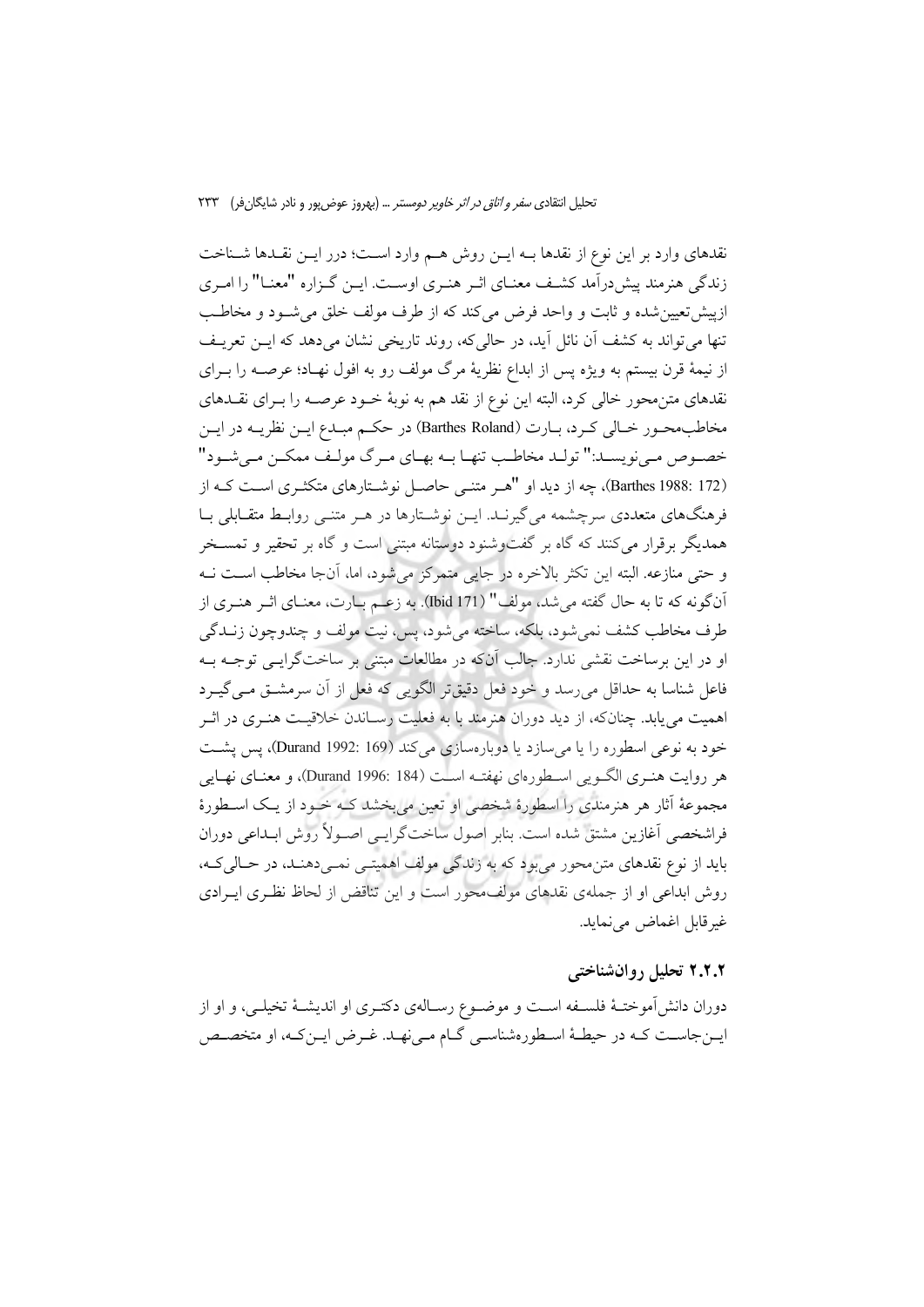روانشناسی نیست. در حالیکه، گام دوم از اسطورهسنجی تشخیص عقـدههـای هنرمنـد را ایجاب می کند و این تخصصی روان شناسانه می طلبد، پس، بنابر منطق انتظـار مـیرود کـه او در این خصوص دست به دامن متخصصان حیطهٔ روان شود. اما، او در رسالهٔ مدنظر به هـیچ روانشناسی ارجاع نمیدهـد، بــه هـیچ اصــل روانشناســانهای اسـتناد نمــیکنـد؛ او در ایــن خصوص به اصطلاح خودارجاع (autoreference) است! مصداق بـارز ايـن خودارجـاعي، عقدههايي است كه او براي دومستر برمي شمرد: عقدهٔ بالن، عقدهٔ عروج، و عقدهٔ پي يرو. ايـن عقدهها نه پیش از دوران و نه پس از او از طرف هیچ روانشناسی مدنظر قرار نگرفتــهانــد؛ از طرف خود او ابداع شده و جز او از طرف هیچ کسی به کار نرفتهاند. گفته شد کــه بــه زعــم دوران وضعیت روانی دومستر نظیـر وضـعیت فرزنـدانی اسـت کـه در خـانوادهای متولـد میشوند که در آن اعضای بزرگتر از هر نظر در مراتب بالایی قرار دارند، چندانکه احتمـال نیل این فرزندان در عالم واقع به آن غیرممکن می نماید، پس، آنان ناخودآگاه به عـالم خیـال روی می آورند تا در خیال خود عالمی خلق کنند که در آن از بزرگان خود پیشی مـی گیرنــد. و از دید دوران این وضعیت روانی آبستن عقدههای مذکور است؛ دومسـتر همـواره عقـدهٔ عروج به مرتبهای بالاتر از مرتبهٔ پــدر و بــرادر خــود را دارد، چنــین عروجــی بنــابر مقطعــی حساس از زندگی او در سفر با بالن مصداق می پابد و این به شکل گیــری عقــدهٔ بــالن در او منجر مي شود، و چون دو عقدۀ مذكور بر آورده نمي شوند او دچار عقدهي يي پـرو مـي شـود؛ به هجو تن درمیدهد تا بلکه از این راه آلام واقعی خود را در عالم خیال التیام بخشد. و ایــن در حالی است کـه بنـابر رای متخصصـان حیطـهٔ روان، و مبتنـی بـر اصـول روانشناسـانه، وضعیت روانی مذکور به عقـدهٔ ایکباروس (Icarus complex) ره مـی بـرد، عقـدهای کـه بــه مجموعهای از ناسازگاریهای روانی گفته می شود که از ناهماهنگی میان آرزوهـای شـخص برای موفقیت و توانایی او در به فعلیت رساندن آن ناشی می شود، و مهم ترین ویژگی آن ک از منظر متخصصان احتمال ابتلای بدان برای فرزندان افراد مشهور در قیاس با فرزنـدان افـراد معمولی به مراتب بیش تر است همانا عروج گرایسی (ascensionism) است؛ گرایشبی کـه بـا ازدیاد آنی اعتماد به نفس، تهـیج از تخیــل پــرواز، شــور حاصــل از اوج گــرفتن بــه مفهــوم اسطورهای کلمه عجین است و در مادیترین شکل خود تمایلی مفرط به صعود بــه ســطوح اجتماعی بالاتر برای افزایش اعتبار اجتماعی (عـوض پـور و محمـدیخبـازان ١٣٩٧: ١٥٤-۱٤٧). کوتاه سخن اینکه، دوران اصولاً وضعیت روانـی دومسـتر را بایسـت مبتنـی بـر ایـن عقدهٔ مورد تایید متخصصان حیطهٔ روان به تحلیل می نشست، در حالی که، او بــه رغــم آنکـه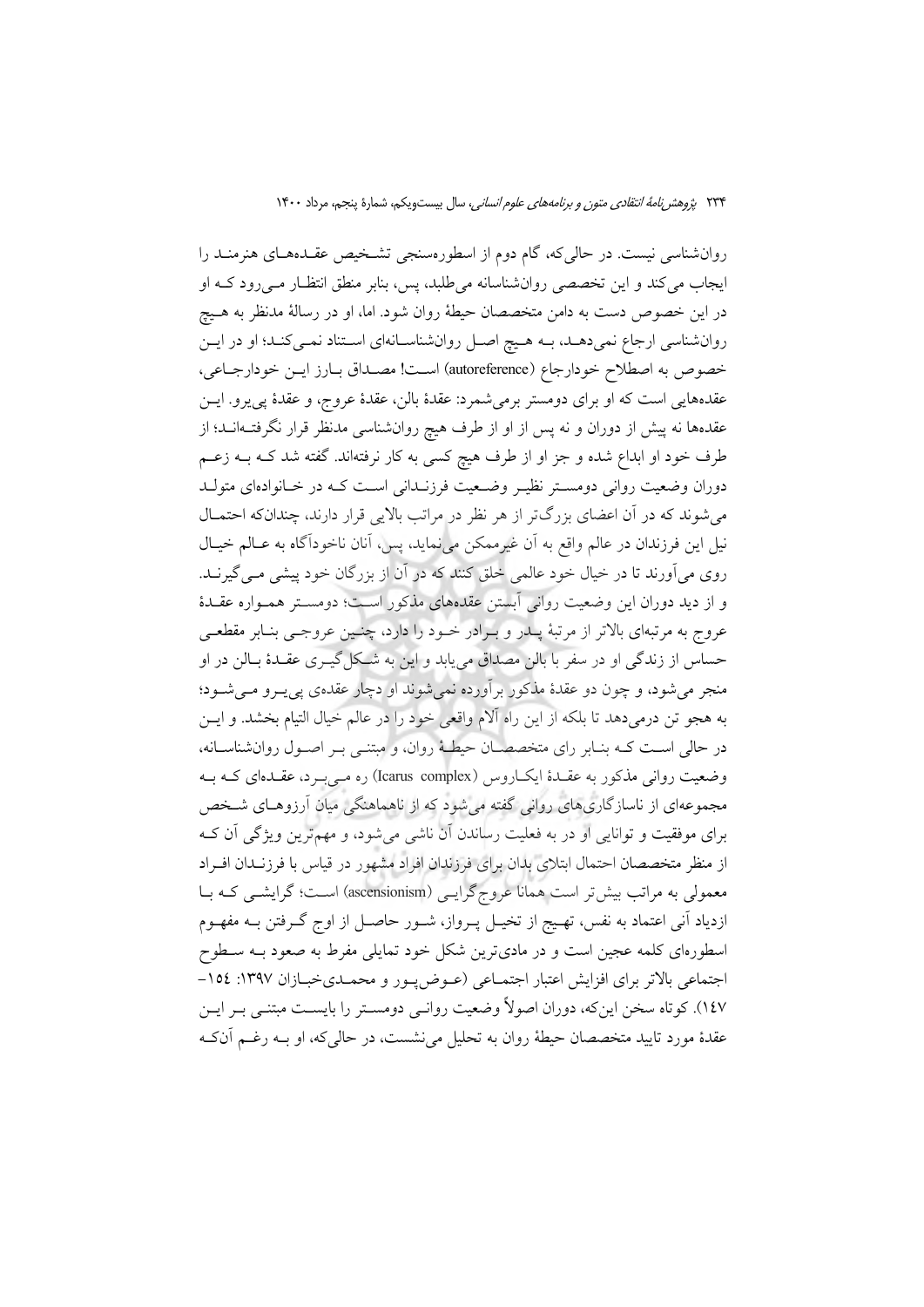تحلیل انتقادی *سفر و اتاق در اثر خاویر دومستر* … (بهروز عوض بور و نادر شایگان فر) ۲۳۵

در این حیطه تخصصی ندارد، بر سیاق "خودارجاعی" پیش رفته و وضعیت روانـی مـذکور را مبتني بر عقدههايي "خودساخته" به تحليل مي نشيند.

## ۳.۲.۲ تحلیل اسطو د هشناختبر

اشاره شد که از دید دوران اسطورهٔ شخصی دومستر روایت هاجر از عهدعتیق است؛ روایتبی كه ديني است نه اسـطورهاي. بنـابر تعريـف دوران از اسـطوره؛ كهـنالگـوي فرهنگـي شـدهٔ روایتدار (55-63 :Durand) 1960)، شاید گمان بر این رود کـه مـیتوان میـان ایـن دو نـوع روایت بـه نحـوی از همبـودی در معنـای هسـتی شـناختی آن قائـل شـد، امـا، ایـن گمـان برخطاست؛ هستی روایتهای دینی بنابر هیچ اسطورهشناسی –حتی اسطورهشناسبی خـود دوران هم –از نوع هستی روایتهای اسطورهای نیست. پس، یک روایـت دینـی را اصـولاً نمیتوان اسطورهٔ شخصی یا اصلاً اسطوره محسوب کرد. به زعم نگارنده این مهمترین ایـراد رسالهٔ دوران است، و گفتنی است که اگــر او وضــعیت روانــی دومســتر را مبتنــی بــر عقــدهٔ ایکاروس به تحلیل می نشست در آن صورت می توانسـت اسـطورهٔ شخصـی او را اسـطورهٔ ایکاروس بخواند، چه عقدهٔ ایکاروس به اسطورهٔ ایکاروس ره می بـرد: ددالـوس بـرای شــاه هزارتویی می سازد تا مینوتاروس را به دام اندازد؛ موجـودی بــا ســر گــاو و بــدن انســان کــه خوراک او اَدمیان است. پس از اتمام هزارتو و استقرار مینوتاروس در آن، مقرر مـی شـود تــا هرازچندگاهی آدمی را نزد هیولا بیفکنند که سپر شود و عصیان نکند. و ایــن بــود تــا آنکــه تسئوس در حکم قربانی وارد هزارتو شد، مینوتاروس را کشت و از آن بیرون آمـد. شـاه بــر ددالوس خشم گرفت؛ او و پسرش ایکاروس را بر کوهی در میانـهٔ جزیـرمای زنـدانی کـرد. ددالوس که هنرور بود با موم زنبوران پرهای پرندگان را به هم بست و جفتـی بـال سـاخت. آنها بالها را به خود بستند و از بلندای کوه اوج گرفتند و بالای دریا رسـیدند. ددالـوس بـه پسرش گفت که چندان فراز نگیرد، اما، ایکاروس هشدار پدر را فراموش کرد و بالاتر رفت. چندانکه با نزدیکی به خورشید مومها ذوب شـدند و پرهـا فـرو ریختنـد و او سـقوط کـرد و مرد (اوید ۱۳۸۹: ۲۳۳-۲۳۳). بنابر روایتی، ددالوس برای فـرار از تبعیـد بادبـان را اختـراع کرد و یدر و پسر با دو قایق از جزیره گریختند و ایکاروس نتوانست قایق خود را اداره کنــد و غرق شد (گریمال ۱۳۹۳: ٤٤٧). تبیین شد که مضمون اسطورهای پس پشـت اثــر دومســتر سفر یا هجرت و یا تبعید است، و او در اثر خود از نحـوی سـفر عمـودی نظیـر عـروج در معنای متافیزیکی آن سخن میگوید و این نحو از سفر را در تقابل بـا سـفر افقـی در معنــای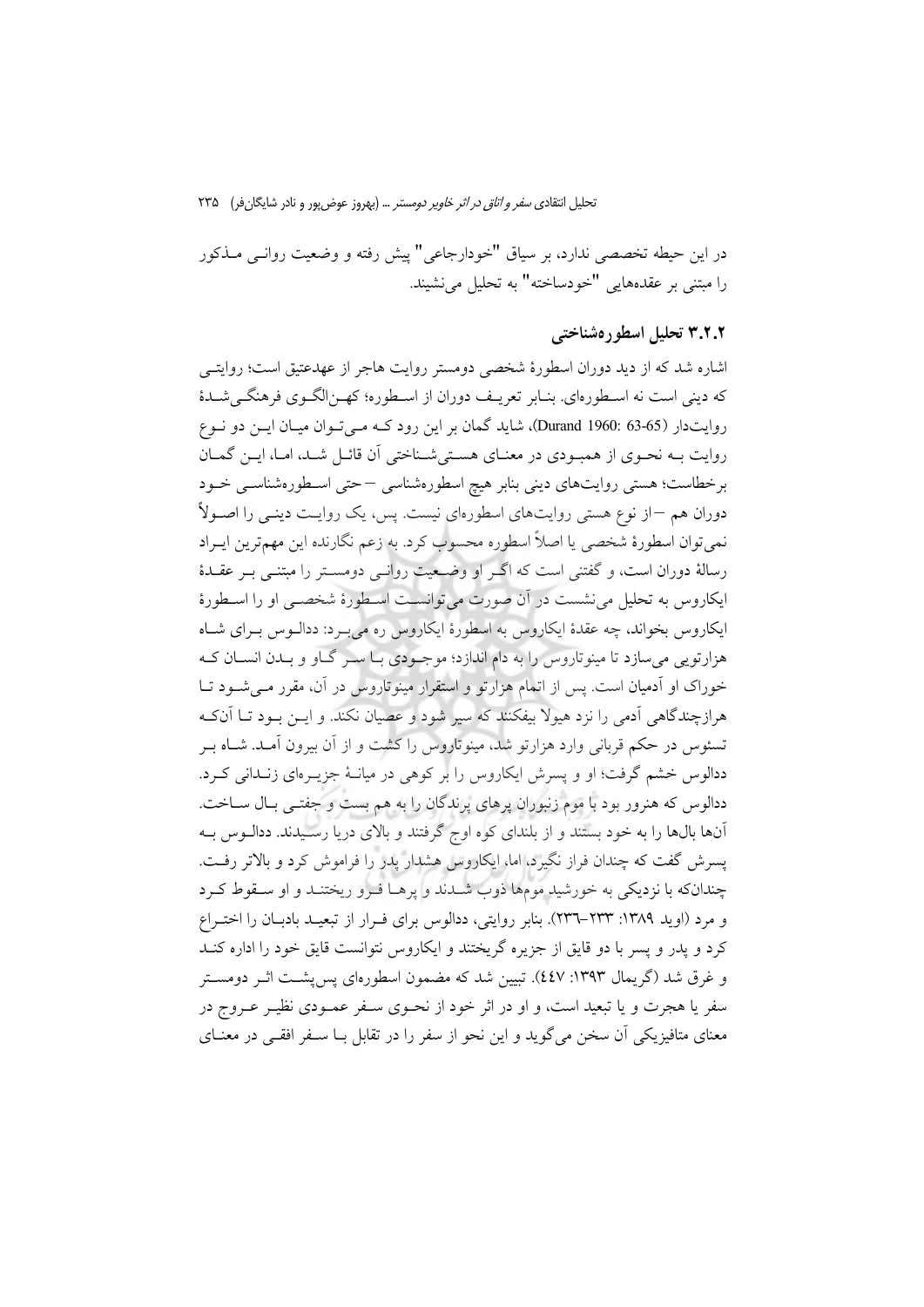فیزیکی اَن می خواند و دوران در تبیین این تقابل هر سفر تبعیدی اجباری را منجر به سـفری درونی میداند که مسافر را به مراقبه رهنمون می شود. قرابت این همه بـا روایـت ایکباروس چنان است که بی نیاز از توضیح می نماید. از سویی، دوران دو واژه و در پس پشت آنها دو مضمون "سفر" و "اتاق" يا دقيقتر تركيب غريبي از اين دو يعني "سفر ســاكن" را بــنαايــهٔ اصلي اين اثر مي شمارد (77 :1972 Durand)، و مصداق أن را در زندگي دومستر سفر با بــالن می خواند. در حالی که، سفر بدفرجام ایکاروس با قایق از نقطهنظر اسطورهشناختی به نظـر بــا مضمون مذکور سنخیت بیش تری دارد تا سفر خوش فرجـام هـاجر. کوتـاه سـخن ایــن کـه، دوران اصولاً وضـعیت روانـی دومســتر را بایســت مبتنـی بـر عقــدهٔ ایکــاروس بــه تحليــل می نشست و از این راه اسطورهٔ شخصی او را روایت اسطورهای ایک اروس می خوانـد نـه روايت ديني هاجر.

## 3. نتيجه گيري

دوران در ساحت نقد پنج روش ابداع کرده و در این ابداع به اذعان خود تحت تـاثیر اسـلام ایرانی بوده است، در حالی که، ما او را اساساً نمیشناسیم، هیچ کدام از آثــار او را بــه فارســی ترجمه نکردهایم، و در خصوص آنها چنانکه باید و شاید سخن نگفتـهایــم. از آثــار دوران، آنکه نمایانگر نظام فکری او و به تبع این زیرایستای روش های ابداعی اوست، کتابی است که به اقرار خود او در واقع نسخهٔ توسعهیافتهٔ رسالهٔ کم حجمی است به نــام *ســفر و اتــاق در اثر خاویر دومستر، همان که تحلیل انتقادی آن موضوع این نوشتار بود؛ رس*الهای کـه در پــی تبیین نظام فکری نوینی است آبستن ابداع روش تازهای در ساحت نقد، در حـالی کـه، بنیـان آن نه بر مبانی نظری بلکه بر فرآیندی اجرایی استوار است، و همـین مهـمتـرین نقصـان آن است. علاوه بر اين نقد كلي بر اركان تشكيل دهنـدۀ أن هـم نقـدهايي درخـور وارد اسـت. رساله سه ركن اصلي دارد: ادبي، روانشناختي، اسطورهشناختي. از نقطهنظر ادبـي ســه نقــد بنیادین بر این رساله وارد است: رساله محتوایی فلسفی را به زبانی شاعرانه مطرح می کند ک این از طرفی سندیت علمی آن را دچار تردیدهای جدی می کند و از طرف دیگر فهم آن را حتی برای اهل فن هم دشواریاب، آبشخور اصلی نظام فکری پـسپشـت آن ســاختگرایــی است و روش نوین نقادی که رساله در پی تبیین آن است از نقدهای مولفءحور است و از این راه تمامی نقدهای وارد بر ساختگرایی و نقدهای مولف،حور به ایــن رسـاله هــم وارد است. از نقطهنظر روانشناختی هم نقدی بنیادین بر رساله وارد است: نویسنده به رغم آنکه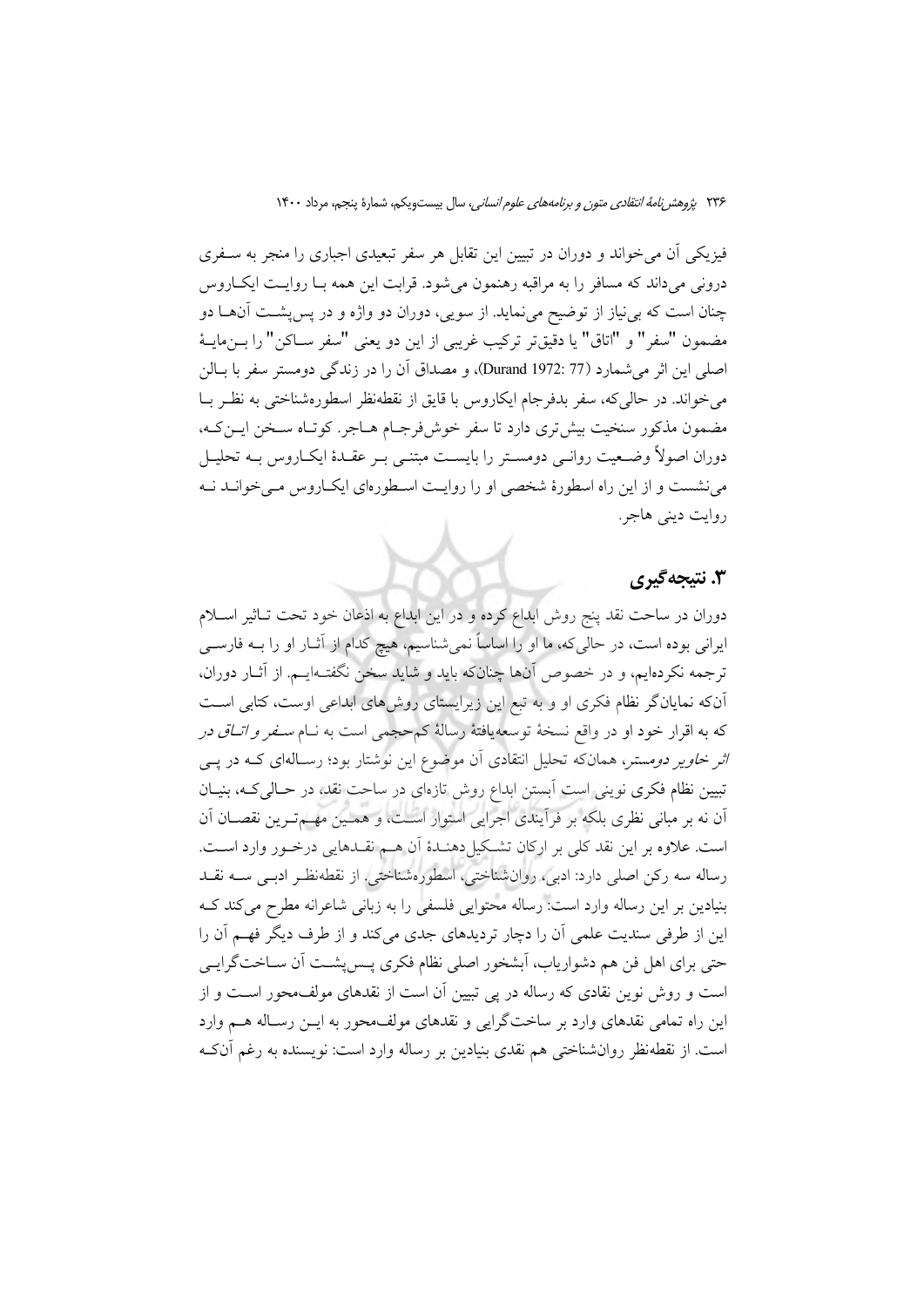تحلیل انتقاد*ی سفر و اتاق در اثر خاویر دومستر* … (بهروز عوض یور و نادر شایگان فر) ۲۳۷

در حیطهٔ روان تخصصی ندارد، بر سیاق خودارجاعی پیش میرود و وضعیت روانی هنرمنـد را مبتنی بر عقدههایی خودساخته به تحلیل می نشیند. از نقطهنظر اسـطورهشـناختی هــم نقــد بنیادینی بر رساله وارد است: نویسنده اسطورهٔ شخصی هنرمند را روایت هاجر می خواند ک روایتی دینی است نه اسطورهای البته به رغم این، نباید از نظر دور داشـت کـه نظـام فکـری دوران يعني اسطورهشناسي تحليلي از كـاربرديتـرين اسـطورهشناسـي هـاي هنـري اسـت، چنان که، روش ابلداعی او یعنبی اسطورهسنجی از کاربردیترین روشهای نقادی هنری است.

### <u>یے نوشتھا</u>

- ١. اين مقاله برگرفته از رساله دكترى نگارنده اول بهروز عوض پور با عنوان "اسطوره كاوى خلاقيت در زیبایی شناسی سهروردی" است که به راهنمایی نگارنده دوم آقــای دکتــر نــادر شــایگان فــر در دانشکده پژوهش های عالی هنر و کارآفرینی دانشگاه هنر اصفهان انجام شده است.
- ۲. در دومین هماندیشی "تخیل هنـری" فرهنگسـتان هنـر سـال ۱۳۸۸، بـرای سـخنرانـی از دوران دعوت شد، او به دلیل کهولت سن نتوانست این دعوت را اجابت کند، اما، برای قرائـت در آنجـا خطابهای نوشت به نام "فتح دوبارهی عالم خیال" که متن فارسی آن به ترجمـهٔ نصـرت حجـازی در مجموعه مقالات این هماندیشی چاپ شد؛ و این تنها متنی از اوسـت کـه بــه فارســی ترجمــه شده است.
- ۳. علی عباسی در خصوص خیال شناسی دوران کتابی نوشته به نام ساختارهای نظام تخیـل از منظـر ژیلبـر دوران، بهمــن نــامورمطلق در کتــاب درآمـلدي بــر اســطورهشناســي خــود فصــلـي را بــه اسطورهشناسی دوران اختصاص داده، اینجانب هم در خصوص اسطورهشناسی دوران مقالهای بـه نام ژیلبر دوران و نقد اسطورهای و رسالهای به نام اسطورهکاوی نوشـتهام، و ایــنهـا تنهـا متــونی هستند که در فارسی در این خصوص نوشته شدهاند.

### كتابنامه

استیور، دان (۱۳۸۳). «ساختارگرایی و پساسـاختارگرایی»، ابوالفضــل ســاجدی، فصــلنامهی *حــوزه و دانشگاه*، شماره ۳۹. اويد (١٣٨٩). *افسانههاى دگرديسى، ميرجلال الدين كزازى، تهران: انتشارات معين.* دوران، ژیلبر (۱۳۸۸). «فتح دوبارهی عالم خیال»، نصرت حجازی، *مجموعه مقالات دومین هـماندیشــی* تخيل هنري، يائيز، شماره ١٤.